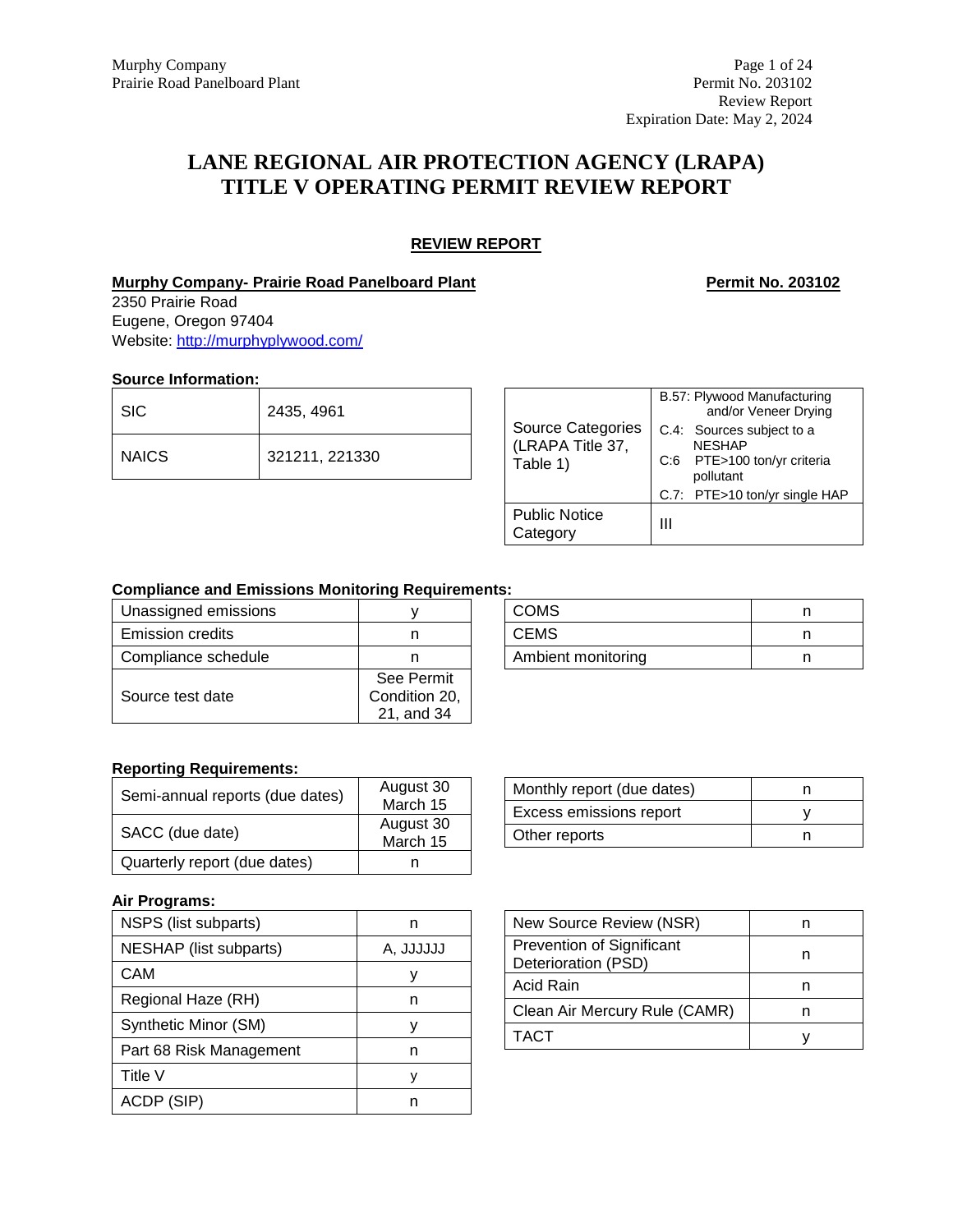# **TABLE OF CONTENTS**

| <b>ATTACHMENT: Emissions Detail Sheets</b> |  |
|--------------------------------------------|--|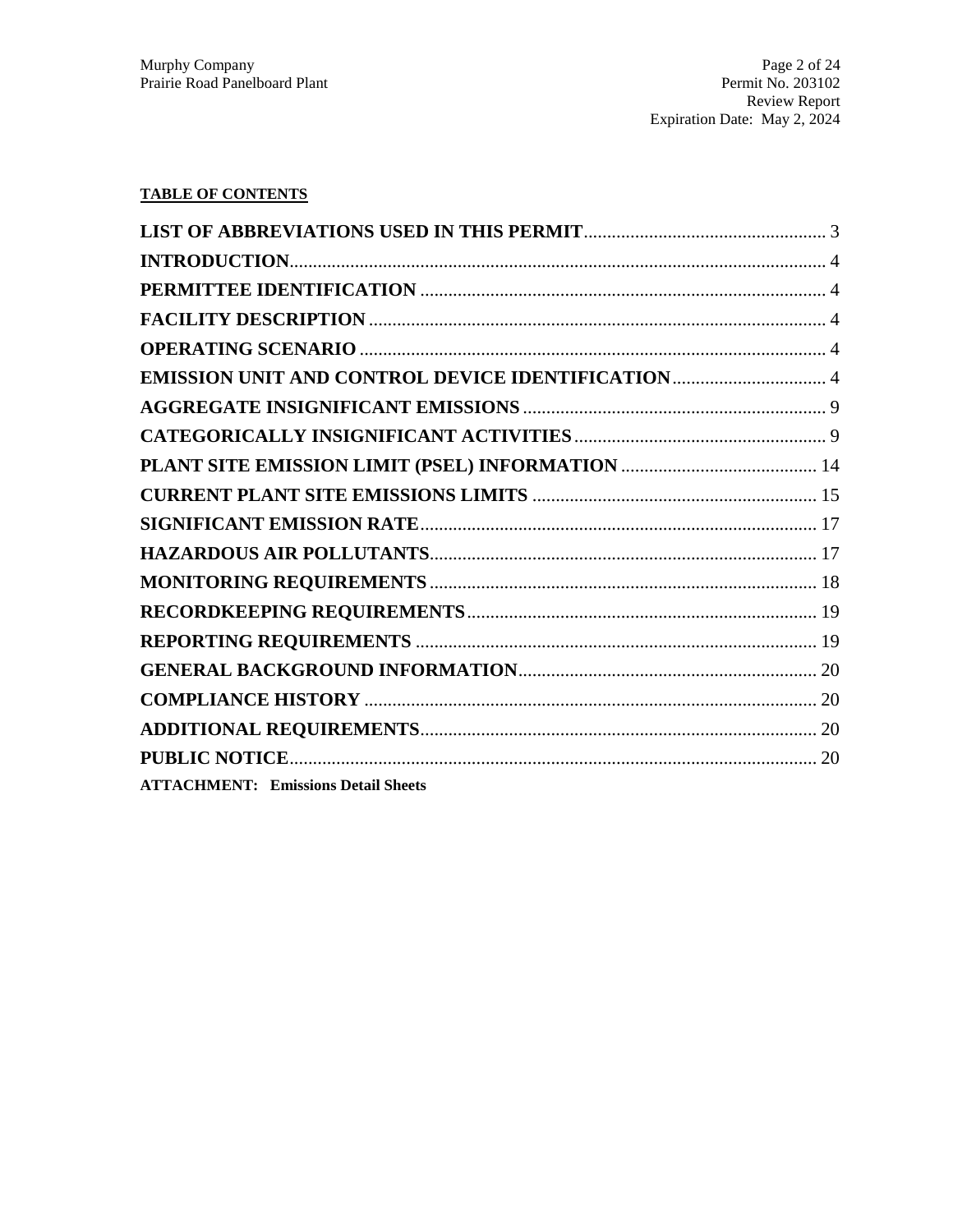# **LIST OF ABBREVIATIONS USED IN THIS REVIEW REPORT**

| <b>ACDP</b>       | Air Contaminant Discharge          | MB                | <b>Material Balance</b>            |
|-------------------|------------------------------------|-------------------|------------------------------------|
|                   | Permit                             | <b>MBF</b>        | 1,000 Board feet                   |
| Act               | Federal Clean Air Act              | <b>MSF</b>        | 1,000 Square feet 3/8" basis       |
| <b>ASTM</b>       | American Society of Testing and    | <b>MSDS</b>       | <b>Material Safety Data Sheets</b> |
|                   | Materials                          | MeOH              | Methanol                           |
| <b>BDT</b>        | Bone dry ton                       | <b>NA</b>         | Not applicable                     |
| <b>BDU</b>        | Bone dry unit                      | NO <sub>x</sub>   | Nitrogen oxides                    |
| BF                | Board feet                         | <b>NESHAP</b>     | National Emission Standard for     |
| Btu               | British thermal unit               |                   | Hazardous Air Pollutant            |
| <b>CEMs</b>       | Continuous emission monitoring     | <b>NSPS</b>       | New Source Performance             |
|                   | system                             |                   | <b>Standards</b>                   |
| <b>CFR</b>        | Code of Federal Regulations        | <b>NSR</b>        | New Source Review                  |
| CO                | Carbon Monoxide                    | O <sub>2</sub>    | Oxygen                             |
| CO <sub>2</sub>   | Carbon Dioxide                     | <b>OAR</b>        | Oregon Administrative Rules        |
| CO <sub>2</sub> e | Carbon Dioxide Equivalent          | ODEQ              | Oregon Department of               |
| <b>CPMS</b>       | Continuous parameter               |                   | <b>Environmental Quality</b>       |
|                   | monitoring system                  | <b>ORS</b>        | <b>Oregon Revised Statutes</b>     |
| <b>DEQ</b>        | Department of Environmental        | O&M               | Operation and maintenance          |
|                   | Quality                            | $\rm PF$          | Phenol-Formaldehyde                |
| dscf              | Dry standard cubic feet            | Pb                | Lead                               |
| EF                | <b>Emission</b> factor             | PCD               | <b>Pollution Control Device</b>    |
| <b>EPA</b>        | <b>US Environmental Protection</b> | PM                | Particulate matter                 |
|                   | Agency                             | $PM_{10}$         | Particulate matter less than 10    |
| ERC               | <b>Emission Reduction Credit</b>   |                   | microns in size                    |
| EU                | <b>Emissions Unit</b>              | PM <sub>2.5</sub> | Particulate matter less than 2.5   |
| <b>FCAA</b>       | Federal Clean Air Act              |                   | microns in size                    |
| <b>FSA</b>        | Fuel sampling and analysis         | ppmv              | Parts per million by volume        |
| <b>GHG</b>        | Greenhouse Gas                     | ppm               | Parts per million                  |
| gr/dscf           | Grain per dry standard cubic foot  | <b>PSEL</b>       | <b>Plant Site Emission Limit</b>   |
|                   | $(1$ pound = 7000 grains)          | psia              | Pounds per square inch, actual     |
| <b>HAP</b>        | Hazardous Air Pollutant as         | <b>RTO</b>        | Regenerative Thermal Oxidizer      |
|                   | defined by LRAPA Title 44          | <b>SCHED</b>      | Schedule                           |
| <b>HCFC</b>       | Halogenated Chloro-Fluoro-         | <b>SERP</b>       | Source emissions reduction plan    |
|                   | Carbons                            | <b>SPEC</b>       | Special                            |
| <b>HCOH</b>       | Formaldehyde                       | SO <sub>2</sub>   | Sulfur dioxide                     |
| ID                | Identification number              | ST                | Source test                        |
| I&M               | Inspection and maintenance         | <b>VE</b>         | Visible emissions                  |
| <b>LRAPA</b>      | Lane Regional Air Protection       | <b>VMT</b>        | Vehicle miles traveled             |
|                   | Agency                             | <b>VOC</b>        | Volatile organic compounds         |
| M                 | 1,000                              |                   |                                    |
| MM                | 1,000,000                          |                   |                                    |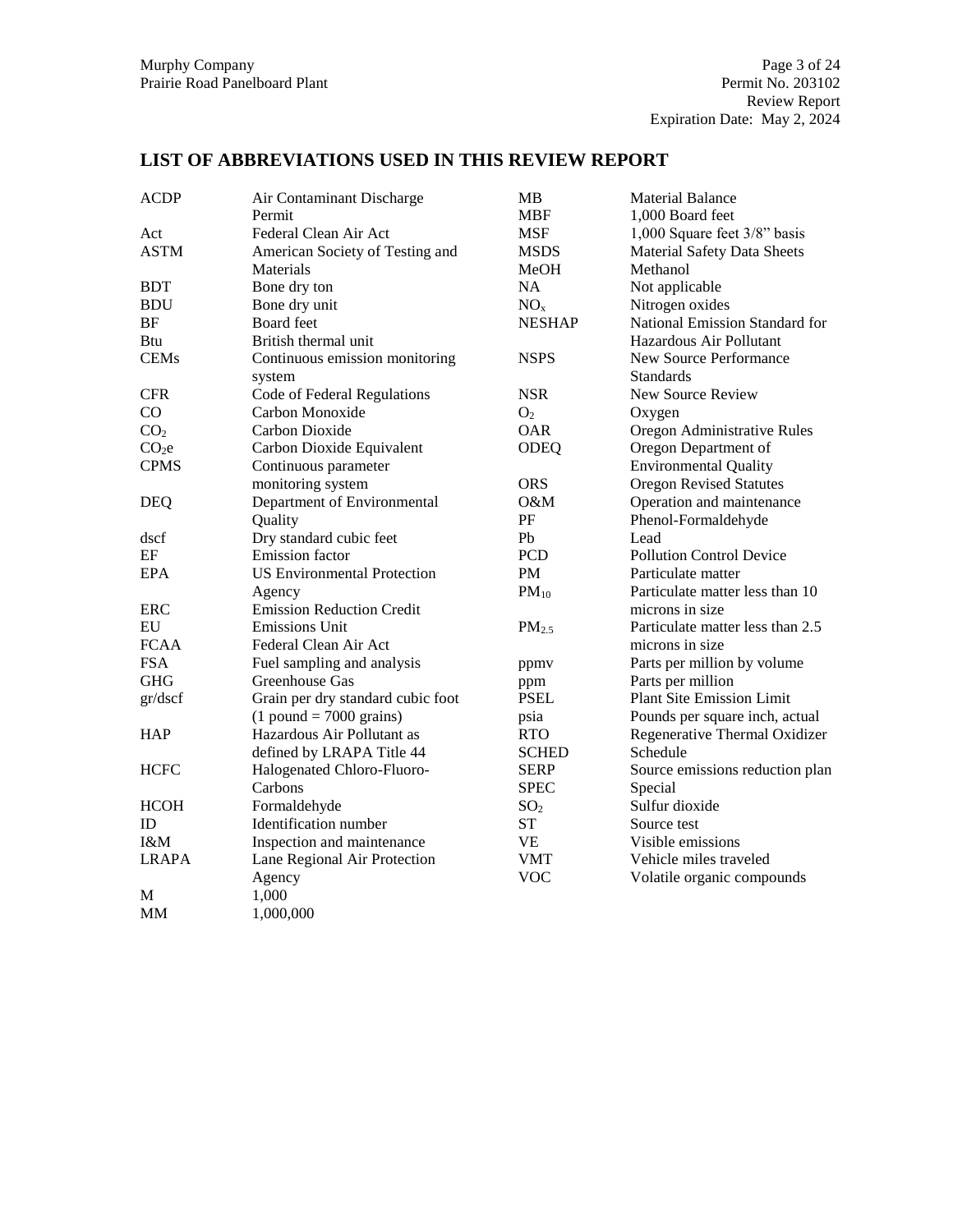## **INTRODUCTION**

- 1. This permit is a renewal of LRAPA Title V Operating Permit No. 203102 for Murphy Company's Prairie Road Panelboard Plant that was issued on March 9, 2012 and scheduled to expire on March 9, 2017. The facility submitted a renewal application in a timely manner on March 8, 2016, and the existing permit will remain in effect until this renewal is issued.
- 2. Permitting History: The facility was owned and operated by the Georgia Pacific Corporation from some date prior to 1977 until 2005 (11/1/05) when it was purchased by Murphy Plywood.
- 3. In accordance with OAR 340-218-0120-(1)(f), this review report is intended to provide the legal and factual basis for the draft permit conditions. In most cases, the legal basis for a permit condition is included in the permit by citing the applicable regulation. In addition, the factual basis for the requirement may be the same as the legal basis. However, when the regulation is not specific and only provides general requirements, this review report is used to provide a more thorough explanation of the factual basis for the draft permit conditions

### **PERMITTEE IDENTIFICATION**

4. Murphy Company owns and operates a plywood/panelboard manufacturing facility located at 2350 Prairie Road in Eugene, Oregon.

## **FACILITY DESCRIPTION**

5. The Prairie Road Panelboard Plant is a specialty panelboard/plywood manufacturing facility. Wall paneling and hardwood plywood is produced from veneer or manufactured board that is delivered to the facility. Paneling and plywood panels are manufactured by pressing layers of veneer or manufactured board to which glue has been applied. These panels are processed in a variety of ways, including trimming, patching, sanding, and similar activities. Some panels are sold without further finishing, while others are processed through the coating line. In the coating line, UV activated, waterborne, high solids finishes are applied to one or more of the panel faces to achieve the desired properties (color, texture, durability, etc.)

## **OPERATING SCENARIO**

6. The facility has one operating scenario to cover all proposed operations.

## **EMISSION UNIT AND CONTROL DEVICE IDENTIFICATION**

7. The emissions units regulated by the permit are the following:

| Emissions Unit                                                 | EU ID   | <b>Pollution Control</b><br>Device/Practice | PCD ID      |
|----------------------------------------------------------------|---------|---------------------------------------------|-------------|
| Veneer Drying Operations<br>Veneer Dryer #1<br>Veneer Dryer #2 | $EU-01$ | Packed-bed Wet Scrubber                     | <b>VDSC</b> |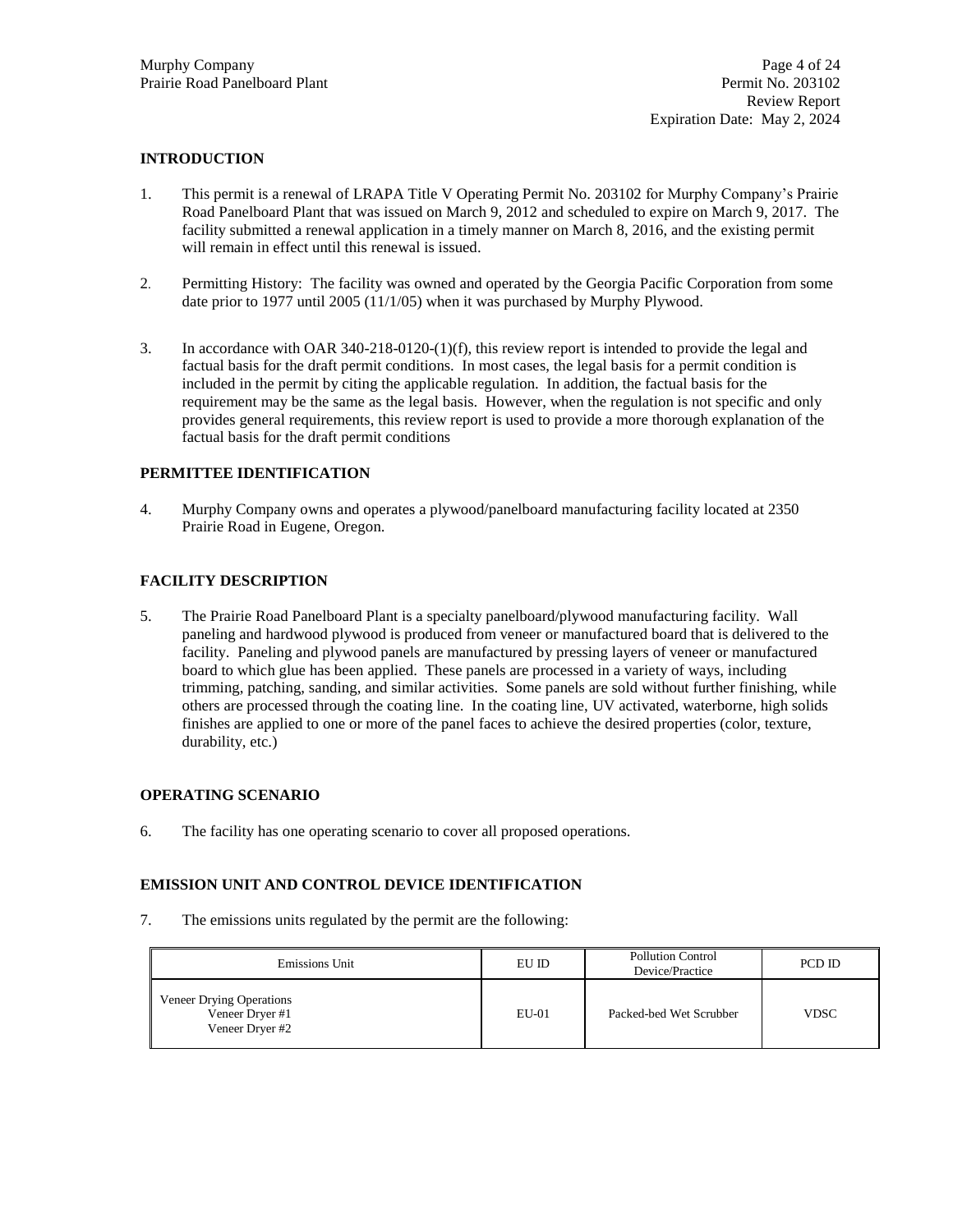| <b>Emissions Unit</b>                                                                                                                                                         | EU ID        | <b>Pollution Control</b><br>Device/Practice | PCD ID                           |
|-------------------------------------------------------------------------------------------------------------------------------------------------------------------------------|--------------|---------------------------------------------|----------------------------------|
| East Fuel Cell (EU-01 heat source)                                                                                                                                            | $EU-01A$     | Packed-bed Wet Scrubber                     | <b>VDSC</b>                      |
| Plywood Production<br>Hot Press #1 and Hot Press #2                                                                                                                           | $EU-02$      | None                                        | NA                               |
| Finishing Line<br>Painting and Coating Operations<br>Drying Ovens                                                                                                             | $EU-03$      | None                                        | NA                               |
| Wood Residuals Conveying System A<br>Core Saws<br>Skinner and Cutoff Saws<br><b>Sanding Lines</b><br>Groovers<br>Big Cyclone<br><b>Buffers</b><br>#2 Metering Bin Cyclone     | EU-04        | Baghouse                                    | $Bag-1$ ,<br>Bag-2, and<br>Bag-3 |
| Wood Residuals Conveying System B<br>Metering Bin Cyclone                                                                                                                     | $EU-05$      | Baghouse                                    | Bag-4                            |
| Paved and Unpaved Road Emissions                                                                                                                                              | <b>EU-07</b> | None                                        | NA                               |
| West Fuel Cell                                                                                                                                                                | $EU-08$      | Dry ESP                                     | <b>NA</b>                        |
| Hogged Fuel Pile                                                                                                                                                              | EU-09        | <b>Enclosed Building</b>                    | NA                               |
| Putty Patching Operations, VOC only                                                                                                                                           | $EU-10$      | None                                        | <b>NA</b>                        |
| Aggregate Insignificant Emissions<br>#1 Natural Gas Boiler<br>#2 Natural Gas Boiler<br>Paper Cyclone<br>Sample Department Cyclone<br>Carpenter Shop Cyclone<br>Rubber Cyclone | EU-AGG       | None                                        | <b>NA</b>                        |

#### 8. Veneer Dryers 1 and 2 and East Fuel Cell (EU-01 and EU-01A)

#### *Veneer Dryer 1*:

COE Manufacturing, longitudinal deck, direct-heated, with four (4) decks and three (3) zones, installed in 1967. The dryer is controlled by a Packed Bed Wet Scrubber (pollution control device ID VDSC, assumed to be medium efficiency) installed in January 1975; and

### *Veneer Dryer 2*:

Moore Dry Kiln, longitudinal deck, direct-heated with five (5) decks and (1) zone, installed in 1971. The dryer is controlled by a Packed Bed Wet Scrubber (pollution control device ID VDSC, assumed to be medium efficiency) installed in January 1975.

#### *East Fuel Cell:*

Heated air produced by the sanderdust and hogged fuel-fired, 34 MMBtu/hr, East Fuel Cell (EU-01A) is the heat source for the Veneer Dryers 1 and 2. Exhaust air from the dryers is partially recirculated as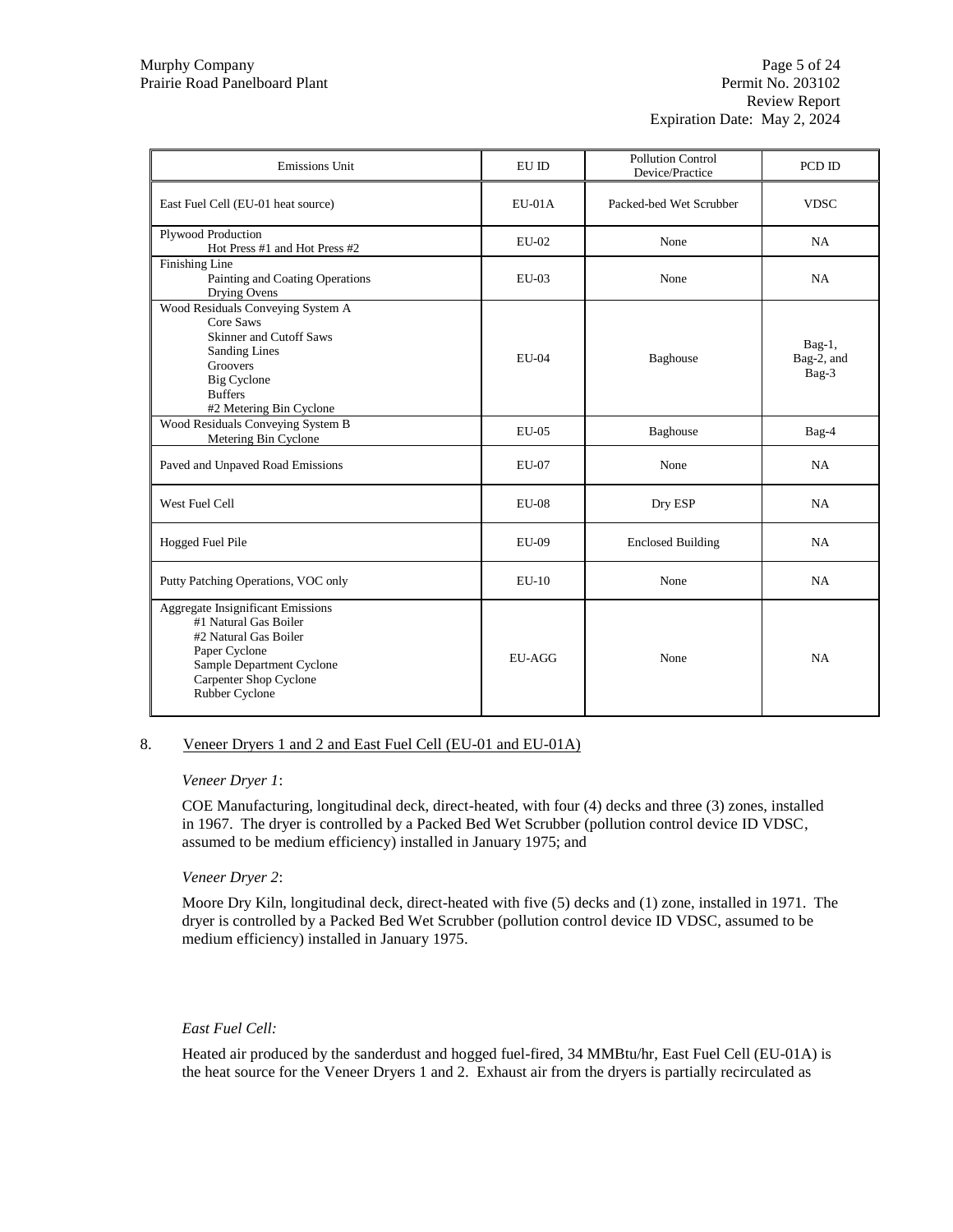make-up air for the East Fuel Cell. All exhaust passes through the Packed Bed Wet Scrubber (pollution control device ID VDSC, assumed to be medium efficiency).

The following table summarizes the packed bed wet scrubber information for the above veneer dryers:

| Device<br>Description                             | ID No.      | Manufacturer          | Year<br>Installed | Design Water<br><b>Flow Rate</b><br>(gal/min) | Design Inlet Gas<br><b>Flow Rate</b><br>(acfm) |
|---------------------------------------------------|-------------|-----------------------|-------------------|-----------------------------------------------|------------------------------------------------|
| Packed Bed Scrubber<br>$\blacksquare$ - Med. Eff. | <b>VDSC</b> | Georgia-Pacific Corp. | 1975              | 75                                            | 26,000                                         |

### 9. Plywood Presses, Resin Storage, and Handling (EU-02)

#### *Press 1*

Was installed in 1959 with maximum hourly production of 19,672 ft<sup>2</sup>/hr (3/8" basis). The press-loading operations were modified in 1996 which increased the short-term production capacity of the press.

### *Press 2*

Was installed in 1978 with maximum hourly production of 19,672 ft<sup>2</sup>/hr (3/8" basis). A Notice of Intent to Construct a modification to the press-loading operations was submitted and approved in 1996. The modification was completed in 1997.

### *Resin Storage and Handling*

The unit includes resin, catalyst, and defoamer tanks; glue loft, shaker and spreaders. Emissions for this unit were reevaluated during the 2019 renewal and moved to Aggregate Insignificant Activities (EU-AGG). Emissions from the handling of resin are assumed to be negligible.

The maximum combined annual production of both presses is 160,000 MSF (3/8") basis.

### 10. Finishing Line (EU-03)

Unfinished paneling passes through a variety of coating applicators and curing ovens to be finished according to specifications. The finished product may include a topcoat, paper overlay, or wet-grain print. Coatings are applied with flooding rollers. Excess coatings are collected and recirculated to the flooding rollers. Oven #5 (color oven) was removed in November of 2018 and was not replaced.

### 11. Wood Residuals Conveying System A (EU-04)

Includes the following emission devices: SAW-1, SAW-2, SL-1, SD-1, SD-2, SD-3, GR-1, GR-2, GR-3, BC-1, BF-1, BF-2, BF-3, BF-4, and MB-2: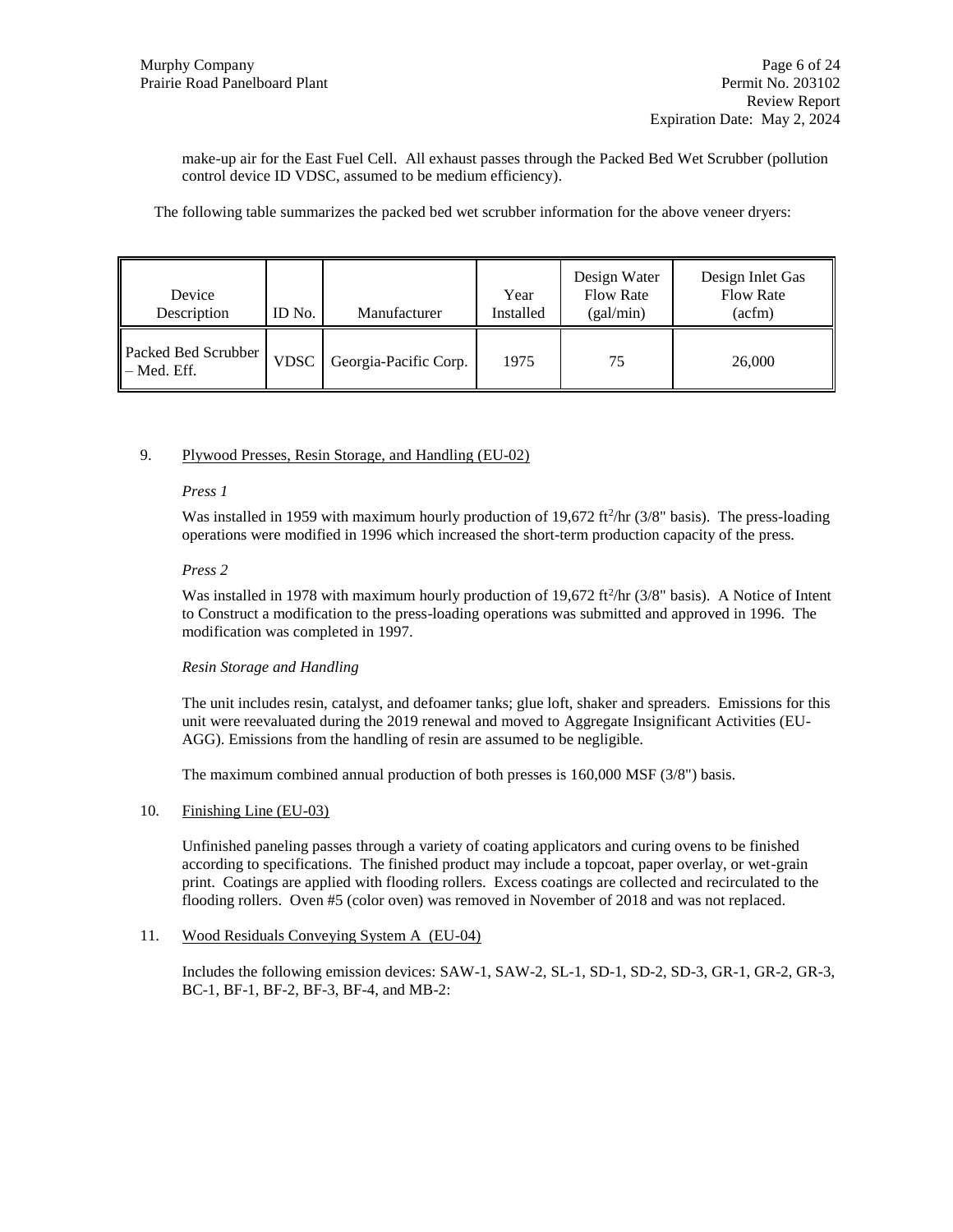| Device<br>Description                 | Material                | Year<br>Installed | Max Rated<br>Design Capacity | Description                                            |
|---------------------------------------|-------------------------|-------------------|------------------------------|--------------------------------------------------------|
| Core Saw<br>$(SAW-1)$                 | Sawdust                 | 1961              | NA                           | Sawdust from SAW-1                                     |
| Core Saw<br>$(SAW-2)$                 | Sawdust                 | 1978              | NA                           | Sawdust from SAW-2                                     |
| Skinner & Cut-off Saws<br>$(SL-1)$    | Sawdust & Trim          | 1961              | NA                           | Trim from SL-1 is conveyed to the<br>hogger            |
| #1 Sanding Line<br>$(SD-1)$           | Sanderdust              | 1972              | <b>NA</b>                    | Sanderdust from SD-1                                   |
| #2 Sanding Line<br>$(SD-2)$           | Sanderdust              | 2015              | NA                           | Sanderdust from SD-2                                   |
| #3 Sanding Line<br>$(SD-3)$           | Sanderdust              | 2010              | <b>NA</b>                    | Sanderdust from SD-3                                   |
| #1 $&$ #3 Groovers<br>$(GR-1 & GR-3)$ | Sawdust                 | 1977              | NA                           | Sawdust from GR-1 and GR-3                             |
| #2 Groover<br>$(GR-2)$                | Sawdust                 | 1961              | NA                           | Sawdust from GR-2                                      |
| Big Cyclone<br>$(BC-1)$               | <b>Wood Residuals</b>   | 1976              | 27,000 cfm                   | Sawdust is collected by the high<br>efficiency cyclone |
| Buffers 1 and 2<br>$(BF-1, BF-2)$     | <b>Particulate Dust</b> | 1977              | NA                           | Sawdust from BF-1 and BF-2                             |
| #2 Metering Bin Cyclone<br>$(MB-2)$   | Sanderdust              | 1974              | 4,300 lbs/hr                 | Sanderdust is pneumatically conveyed<br>to MB-2.       |

The following table summarizes the baghouse information for the wood residuals conveying system A (EU-04):

| Device<br>Description | ID<br>Number | Manufacturer | Year<br>Installed | Design<br>Air-to-Cloth Ratio | Design Inlet Gas Flow Rate (acfm) |
|-----------------------|--------------|--------------|-------------------|------------------------------|-----------------------------------|
| Baghouse              | $Bag-1$      | Carter Day   | 1972              | 10:1                         | 30,600                            |
| Baghouse              | $Bag-2$      | Carter Day   | 1983              | 10:1                         | 30,600                            |
| Baghouse              | $Bag-3$      | Clarke's     | 1976              | 8:1                          | 27,000                            |

12. Wood Residuals Conveying System B (EU-05) includes MB-1:

| Device Description                              | Material                   | Year<br>Installed | Max Rated Design<br>Capacity | Description                                                                                               |
|-------------------------------------------------|----------------------------|-------------------|------------------------------|-----------------------------------------------------------------------------------------------------------|
| $\parallel$ #1 Metering Bin Cyclone<br>$(MB-1)$ | Hogged Fuel/<br>Sanderdust | 1971              | $4.300$ lbs/hr               | Hogged Fuel/Sanderdust is pneumatically conveyed to<br>MB-1. Cyclone exhausts to East Fuel Cell Baghouse. |

The following table summarizes the baghouse information for the above material-handling system: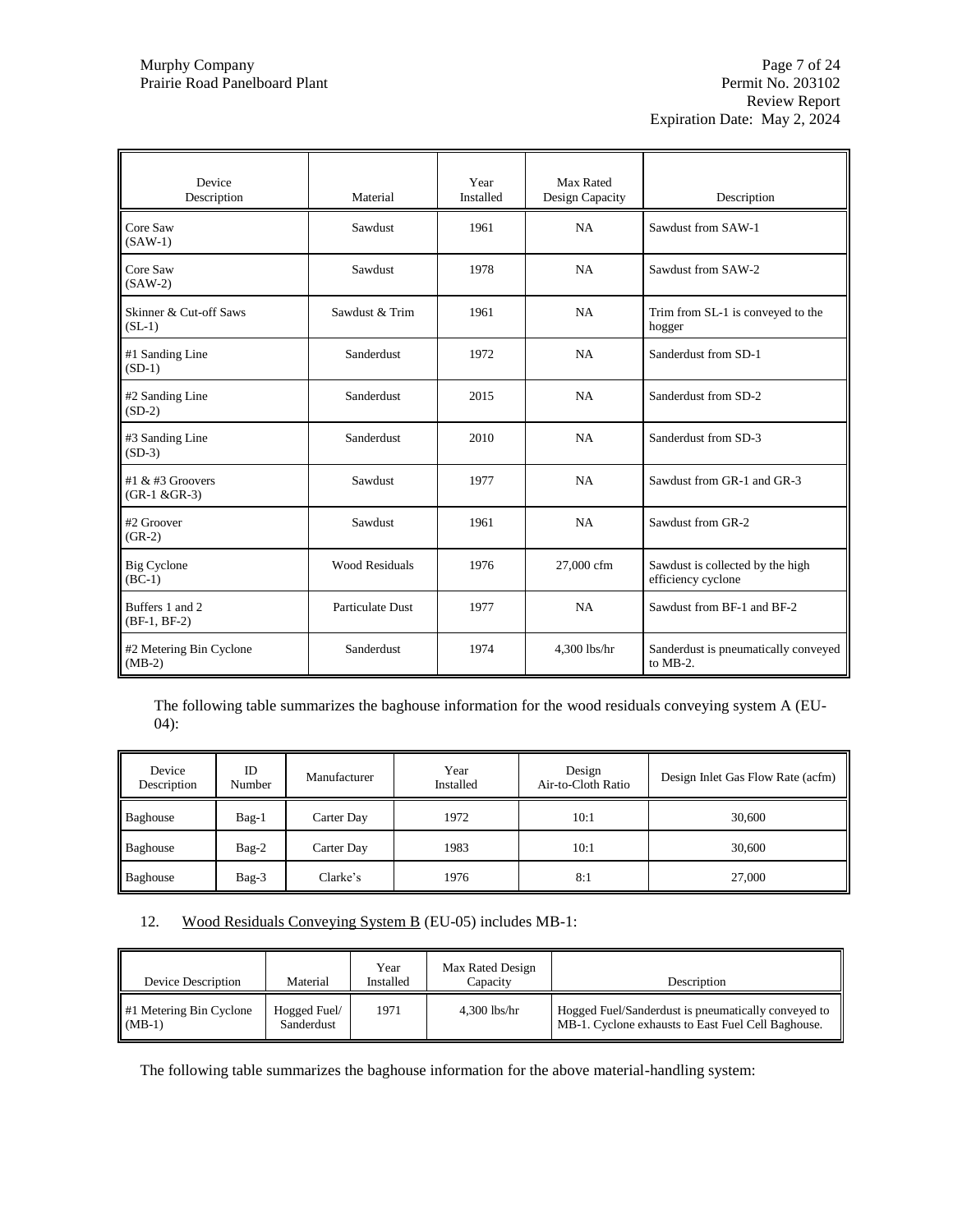| Device<br>Description | <b>ID</b> Number | Manufacturer | Year Installed | Design<br>Air-to-Cloth<br>Ratio | Design<br><b>Inlet Gas Flow Rate</b><br>$(\text{acfm})$ |
|-----------------------|------------------|--------------|----------------|---------------------------------|---------------------------------------------------------|
| Baghouse              | $Bag-4$          | Clarke's     | 1976           | 8:1                             | 7.850                                                   |

## 13. Paved and Unpaved Roads (EU-07)

Includes the vehicular traffic on paved and unpaved roads around the plant that causes fugitive particulate matter emissions. The vehicles include forklifts, log trucks, and tractors. Emissions are based on vehicle miles traveled (VMT).

### 14. West Fuel Cell (EU-08) includes Dry ESP

Burns hogged fuel including plywood trim and sanderdust in a suspension firing method. Hot combustion gases are exhausted to the heat recovery boiler or the combustion gas-to-air heat exchanger. Steam from the heat recovery boiler is used to heat the Plywood Presses (EU-02). Heated air from the combustion gas-to-air heat exchanger is used in the Finishing Line (EU-03). Some hot gas is recirculated to the heat cell, while the rest is exhausted to the inlet to the Dry Electrostatic Precipitator (ESP). The fuel cell was installed in 1975 and has a rated capacity of 34 MM Btu/hr.

On December 18 and 19, 2001, the facility conducted a source test on the West Fuel Cell that showed emissions greater than the 0.1 gr/dscf exhaust gas corrected to 50% excess air or 12% CO<sub>2</sub>. The facility entered into a Stipulated and Final Order (SFO No. 02-2367) with LRAPA in which it was agreed a Dry ESP would be installed. A Notice of Completed Construction was received by LRAPA on July 7, 2003, for the Dry ESP. The control device and West Fuel Cell were tested on August 26, 2003. The test showed that the unit was in compliance with the 0.1 grain-loading standard and now the current 0.10 grain-loading standard.

The Dry ESP is a PPC Industries model and has a design inlet gas flow rate of 20,000 ACFM.

### 15. Mill Sources subject to Board Products Rule

Include emissions units Veneer Dryers (EU-01 and 01A), Plywood Presses (EU-02), Residuals Handling (EU-04 and 05), West Fuel Cell (EU-08), and Hogged Fuel Pile (EU-09) for the purposes of the Title 33 Board Products Rule (1.0 lb/MSF - 3/8" basis).

### 16. Aggregate Insignificant Activities (EU-AGG)

Includes natural gas-fired Boilers 1 and 2 (NG-1 and NG-2), and various cyclones (MC-1 through MC-4), as listed below:

| Device Description               | Material    | Design Gas Flow<br>Rate/Max<br>Design Capacity | Year<br>Installed | Description                                                                                                                                                                                                                   |
|----------------------------------|-------------|------------------------------------------------|-------------------|-------------------------------------------------------------------------------------------------------------------------------------------------------------------------------------------------------------------------------|
| Natural Gas Boiler 1<br>$(NG-1)$ | Natural Gas | 3.8 MMBtu/hr                                   | 1972              | Steam is supplied to the hot presses at 175 psi and<br>370°F. Hot gases are exhausted to the atmosphere.<br>The boiler is used as a backup for the Plywood Presses<br>(EU-02) and is operated less than 1,500 hours per year. |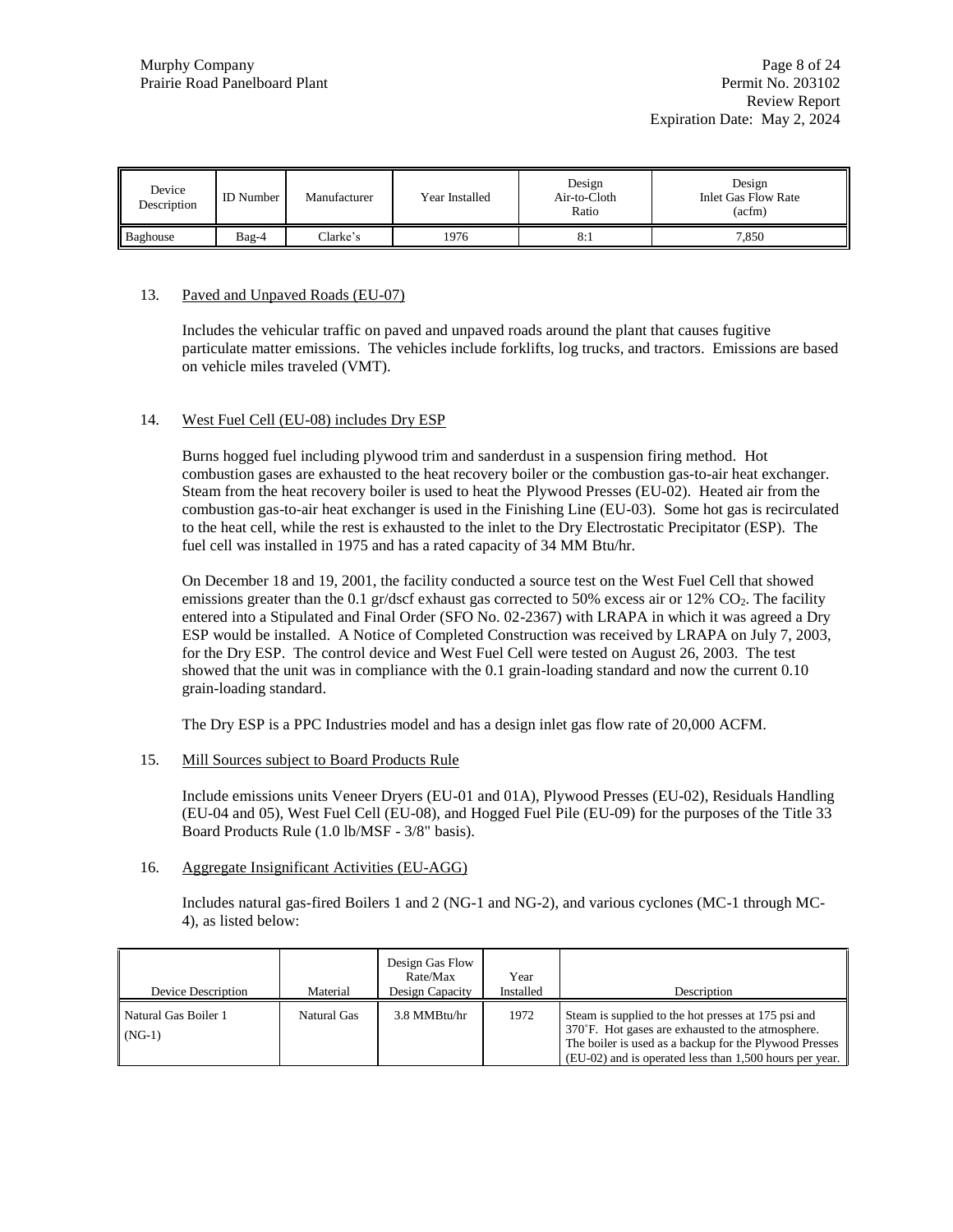| Device Description                        | Material              | Design Gas Flow<br>Rate/Max<br>Design Capacity | Year<br>Installed | Description                                                                                                                                                                                                                   |
|-------------------------------------------|-----------------------|------------------------------------------------|-------------------|-------------------------------------------------------------------------------------------------------------------------------------------------------------------------------------------------------------------------------|
| Natural Gas Boiler 2<br>$(NG-2)$          | Natural Gas           | 3.8 MMBtu/hr                                   | 1978              | Steam is supplied to the hot presses at 175 psi and<br>370°F. Hot gases are exhausted to the atmosphere.<br>The boiler is used as a backup for the Plywood Presses<br>(EU-02) and is operated less than 1,500 hours per year. |
| Paper Cyclone<br>$(MC-1)$                 | Paper trimmings       | 3 BDT/year                                     | 1977              | This process cyclone collects excess paper from the<br>laminating machine.                                                                                                                                                    |
| Sample Department Cyclone<br>$(MC-2)$     | Particulate<br>Matter | 1 BDT/year                                     | 1961              | This process cyclone collects particulate generated by<br>the sample department.                                                                                                                                              |
| <b>Carpenter Shop Cyclone</b><br>$(MC-3)$ | Sawdust               | 2 BDT/year                                     | 1989              | This process cyclone collects sawdust generated in the<br>carpenter shop.                                                                                                                                                     |
| Rubber Cyclone<br>$(MC-4)$                | Particulate<br>Matter | 2 Ton/year                                     | 1961              | This process cyclone collects particulate generated in<br>roller conditioning.                                                                                                                                                |
| Resin Storage Tanks (EU-2C)               | Plywood Resin         | 8 MM lbs/year                                  | Unknown           | Various resin storage tanks                                                                                                                                                                                                   |

# **AGGREGATE INSIGNIFICANT EMISSIONS**

17. The emissions estimates from the activities included in the aggregate insignificant emissions unit (EU-AGG) are as follows:

|                            |           | Pollutants (tons/yr) |           |            |                 |                 |               |
|----------------------------|-----------|----------------------|-----------|------------|-----------------|-----------------|---------------|
| <b>Emissions Source</b>    | <b>PM</b> | $PM_{10}$            | $PM_{25}$ | <b>VOC</b> | NO <sub>x</sub> | SO <sub>2</sub> | <sub>CO</sub> |
| Boilers 1 and 2            | 0.01      | 0.01                 | 0.01      | 0.03       | 0.57            | 0.01            | 0.48          |
| Rubber Cyclone             | 0.0005    | 0.0003               | 0.0001    | NA         | NA              | NA              | NA            |
| Sample Department Cyclone  | 0.0003    | 0.0001               | 0.0001    | NA         | NA              | NA              | NA            |
| Carpenter Shop Cyclone     | 0.0005    | 0.00025              | 0.000125  | NA         | NA              | NA              | <b>NA</b>     |
| Paper Cyclone              | 0.0005    | 0.00025              | 0.000125  | NA         | <b>NA</b>       | NA              | <b>NA</b>     |
| <b>Resin Storage Tanks</b> | NA        | <b>NA</b>            | NA        | 0.0106     | <b>NA</b>       | NA              | NA            |
| <b>Totals</b>              | 0.02      | 0.02                 | 0.02      | 0.031      | 0.57            | 0.01            | 0.48          |

# **CATEGORICALLY INSIGNIFICANT ACTIVITIES**

- 18. The facility has the following categorically insignificant activities on site:
	- Constituents of a chemical mixture present at less than 1% by weight of any chemical or compound regulated under OAR Chapter 340, Divisions 200 through 268, excluding Divisions 248 and 262, or less than 0.1% by weight of any carcinogen listed in the U.S. Department of Health and Human Service's Annual Report on Carcinogens when usage of the chemical mixture is less than 100,000 pounds/year
	- Evaporative and tail pipe emissions from on-site motor vehicle operation;
	- Distillate oil, kerosene, gasoline, natural gas or propane burning equipment, provided the aggregate expected actual emissions of the equipment identified as categorically insignificant do not exceed the de minimis level for any regulated pollutant, based on the expected maximum annual operation of the equipment. If a source's expected emissions from all such equipment exceed the de minimis levels,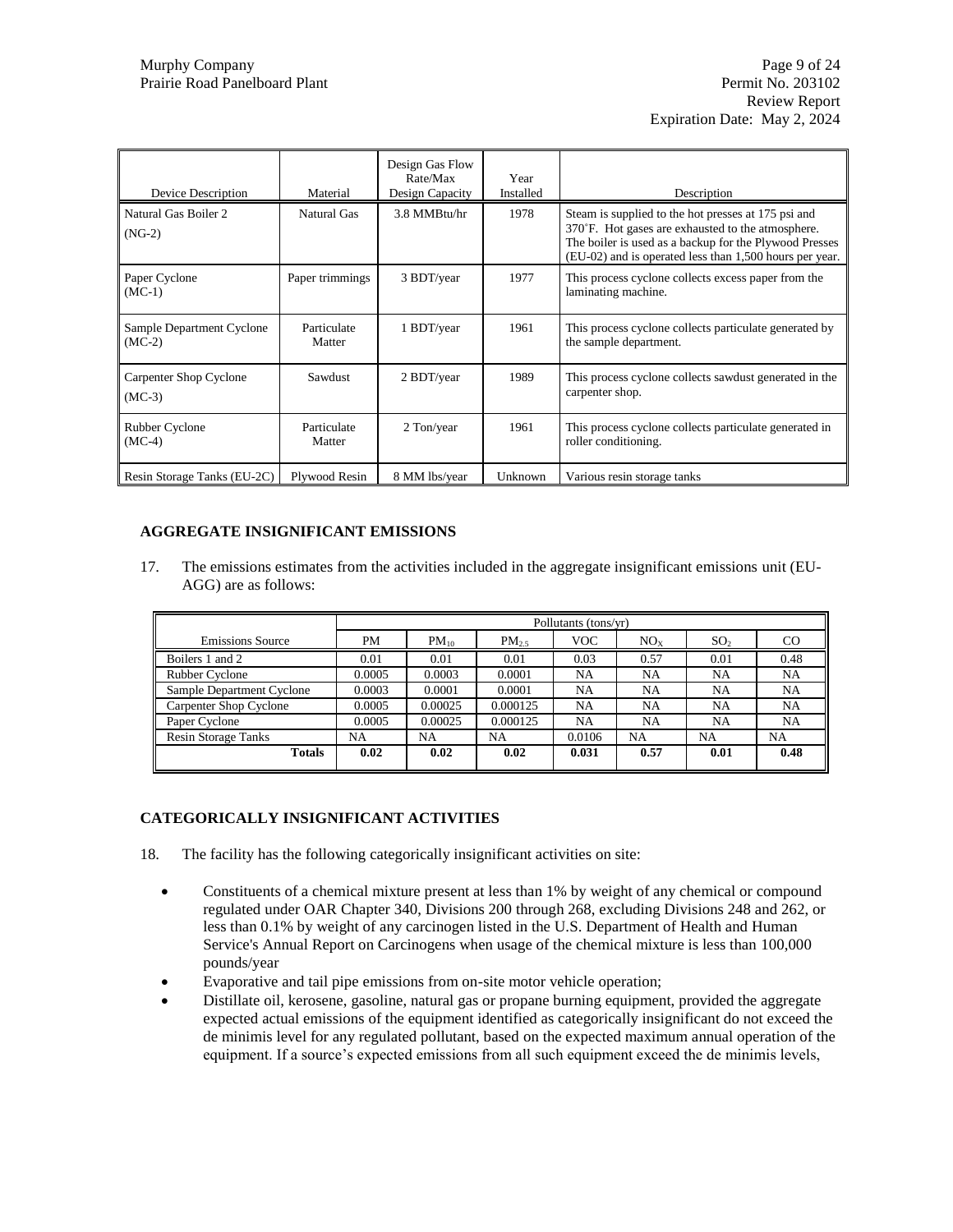then the source may identify a subgroup of such equipment as categorically insignificant with the remainder not categorically insignificant including:

- o Natural gas and propane burning equipment rated at less than or equal to 2.0 million Btu/hr;
- Office activities;
- Instrument calibration
- Food service activities;
- Personal care activities;
- Janitorial activities;
- Grounds-keeping activities including but not limited to building, painting, and road and parking lot maintenance;
- Maintenance and repair shop;
- Automotive repair shops or storage garages;
- Air-cooling or ventilating equipment not designed to remove air contaminants generated by or released from associated equipment;
- Refrigeration systems with less than 50 pounds of charge or ozone-depleting substances regulated under Title VI of the CAA (Stratospheric Ozone Protection), including pressure tanks used in refrigeration systems but excluding any combustion equipment associated with such systems;
- Bench scale laboratory equipment and laboratory equipment used exclusively for chemical and physical analysis, including associated vacuum processing devices but excluding research and development facilities;
- Temporary construction activities;
- Warehouse activities;
- Accidental fires;
- Air vents from air compressors;
- Air purification systems;
- Electrical charging stations;
- Instrument air dryers and distribution;
- Routine maintenance, repair, and replacement such as anticipated activities most often associated with and performed during regularly-scheduled equipment outages to maintain a plant and its equipment in good operating condition, including but not limited to steam cleaning, abrasive use, and woodworking;
- Electric motors;
- Storage tanks, reservoirs, transfer and lubricating equipment used for ASTM grade distillate or residual fuels, lubricants, and hydraulic fluids;
- Natural gas, propane, and liquefied petroleum gas (LPG) storage tanks and transfer equipment;
- Pressurized tanks containing gaseous compounds;
- Emergency generators and pumps used only during loss of primary equipment or utility service due to circumstances beyond the reasonable control of the owner or operator, or to address a power emergency, provided that the aggregate horsepower rating of all stationary emergency generator and pump engines is not more than 3,000 horsepower. If the aggregate horsepower rating of all stationary emergency generator and pump engines is more than 3,000 horsepower, then no emergency generators and pumps at the source may be considered categorically insignificant;
- Vacuum sheet stacker vents;
- Emissions from waste water discharges to publicly-owned treatment works (POTW) provided the facility is authorized to discharge to the POTW, not including on-site waste water treatment and/or holding facilities;
- Storm water settling basins;
- Fire suppression and training;
- Paved roads and paved parking lots within an urban growth boundary;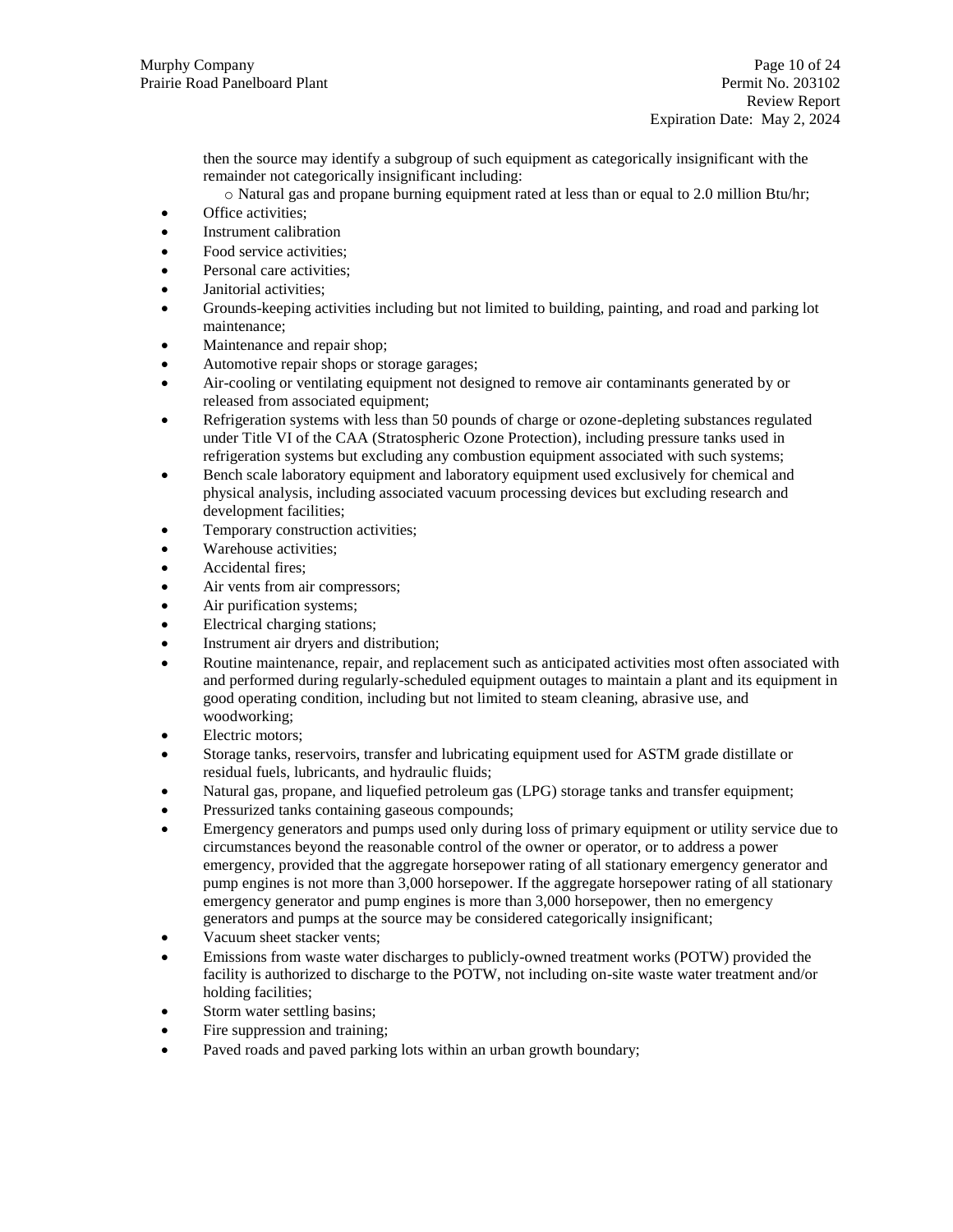- Hazardous air pollutant emissions of fugitive dust from paved and unpaved roads except for those sources that have processes or activities that contribute to the deposition and entrainment of hazardous air pollutants from surface soils;
- Health, safety, and emergency response activities;
- Non-contact steam vents and leaks and safety and relief valves for boiler steam distribution systems;
- Non-contact steam condensate flash tanks;
- Non-contact steam vents on condensate receivers, deaerators, and similar equipment;
- Boiler blowdown tanks;
- Industrial cooling towers that do not used chromium-based water treatment chemicals;
- Uncontrolled oil/water separators in effluent treatment systems;
- On-site storage tanks not subject to any NSPS, including underground storage tanks (UST), storing gasoline or diesel used exclusively for fueling of the facility's fleet of vehicles; and
- Combustion source flame safety purging on startup.

| 19. | The following approved changes have been made to the permit during the last permit term: |  |  |  |  |  |
|-----|------------------------------------------------------------------------------------------|--|--|--|--|--|
|-----|------------------------------------------------------------------------------------------|--|--|--|--|--|

| Date         | Permit Revision or Notification                     | <b>Brief Explanation</b>                                                                                                                                                                                                   |
|--------------|-----------------------------------------------------|----------------------------------------------------------------------------------------------------------------------------------------------------------------------------------------------------------------------------|
| October 2012 | Significant Permit Modification -<br>Addendum No. 1 | Reopened for cause by LRAPA to include the $PM_{2.5}$ and GHG PSELs<br>that were inadvertently excluded from the permit renewal.                                                                                           |
| July 2013    | Minor Modification – Addendum No. 2                 | Add "President" to the titles of Responsible Officials and change the<br>Facility Contact Person to "Bill Day, Environmental Manager".<br>Also, change and clarify the emission factors for EU-04 and EU-05 in<br>Table 8. |

### 20. The following is a list of condition-by-condition changes between the previous permit and the current permit:

| New Permit     | Old Permit     |                                                     |                                                |
|----------------|----------------|-----------------------------------------------------|------------------------------------------------|
| Condition      | Condition      |                                                     |                                                |
| Number         | Number         | Description of Change                               | Reason for Change                              |
| Cover Page     | Cover Page     | Updated facility contact names from Bill Day to     | Facility request                               |
|                |                | Kris York and John Murphy                           |                                                |
| List of        | List of        | Add definition of Modified EPA Method 9 and         | Clarity and consistency                        |
| Abbreviations  | Abbreviations  | revised capitalization.                             |                                                |
|                |                | <b>NA</b>                                           | NA                                             |
| $\overline{c}$ | $\overline{2}$ | Removed the fugitive dust requirement from the      | Update/correction                              |
|                |                | list of LRAPA-only enforceable conditions since     |                                                |
|                |                | it is part of the SIP. Added LRAPA-only             |                                                |
|                |                | enforceable condition designation for 250-          |                                                |
|                |                | micron fallout standard since it is not part of the |                                                |
|                |                | SIP.                                                |                                                |
| 3              | 3              | Removed "Finished Goods Cyclone" in the EU          | Finished Goods Cyclone is no longer present;   |
|                |                | table; removed "Lignite Spray for Dust" as a        | the facility has paved almost all roads and no |
|                |                | control practice for EU-07 Paved and Unpaved        | longer applies a lignite spray; and, the       |
|                |                | Roads; and, Changed "Partial Coverage" to           | facility has completely enclosed the hogged    |
|                |                | "Enclosed Building" for EU-09 Hogged Fuel           | fuel pile. Press production and associated     |
|                |                | Pile control practice/device. Removed EU-02C        | emissions in EU-02 are not tracked and         |
|                |                | from the EU table; resin handling is now in EU-     | reported specifically to each press.           |
|                |                | AGG. Combined EU-02A and EU-02B so that             |                                                |
|                |                | each press is included in one EU (EU-02).           |                                                |
| 4              | $\overline{4}$ | Updated fugitive dust requirement condition to      | Consistent with other Title V permits and      |
|                |                | include list of reasonable precautions. Removed     | rules. Fugitive dust condition is included in  |
|                |                | "only enforceable by LRAPA" designation.            | the SIP and is federally enforceable.          |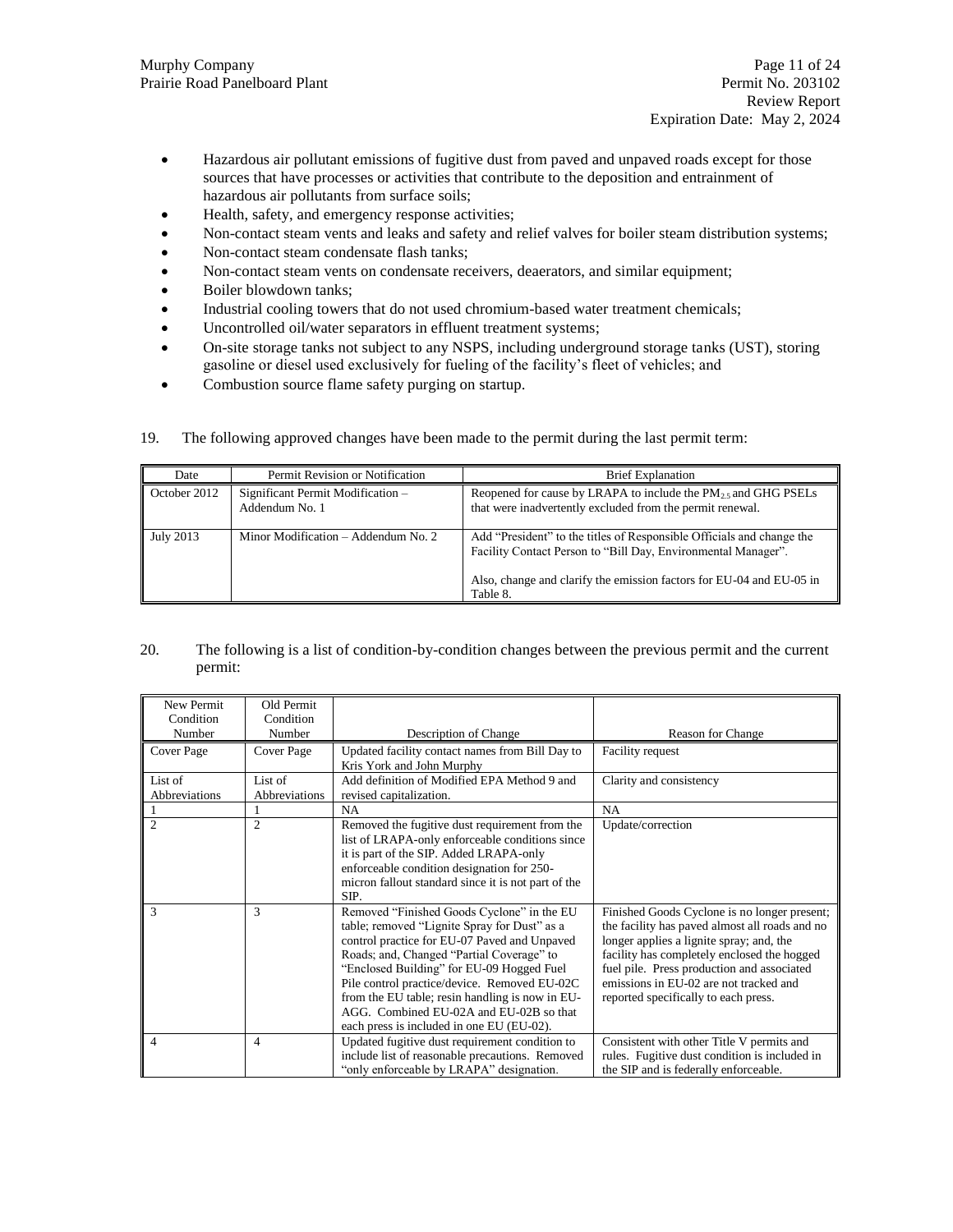| New Permit  | Old Permit          |                                                                                       |                                                                                           |
|-------------|---------------------|---------------------------------------------------------------------------------------|-------------------------------------------------------------------------------------------|
| Condition   | Condition           |                                                                                       |                                                                                           |
| Number      | Number              | Description of Change                                                                 | <b>Reason for Change</b>                                                                  |
| 6<br>$\tau$ | 6<br>$\overline{7}$ | Revised 250 micron fallout condition<br>Changed "shall" to "must" here and throughout | Rule update/revision during permit term<br>Style update                                   |
|             |                     | permit.                                                                               |                                                                                           |
| 8           | 8                   | Revised concealment & masking condition                                               | Rule update/revision during permit term                                                   |
| 9           | $\mathbf{Q}$        | Included 40 CFR Part 98 citation of authority to                                      | Clarity and consistency                                                                   |
|             |                     | RMP condition                                                                         |                                                                                           |
| 10          | 17                  | Moved 1.0 lb/1000 square feet limitation to                                           | Permit reorganization to include with                                                     |
|             |                     | facility wide requirements.                                                           | facility-wide conditions. Facility requested                                              |
|             |                     | Changed EU-02A and EU-02B to one EU-02                                                | that EU-02A and EU-02B be combined to<br>EU-02.                                           |
| 11          | 10                  | but specified each hot press by number<br>Removed notes that included definitions of  | Consistent with rule revisions during the                                                 |
|             |                     | maximum and average operating opacity                                                 | permit term                                                                               |
| 12          | 11                  | Changed "or" to "and"                                                                 | Correction – both apply.                                                                  |
| 13          | 12                  | <b>NA</b>                                                                             | NA                                                                                        |
| 14          | 13                  | Changed combustion grain loading standard                                             | Rule update/revision during permit term                                                   |
|             |                     | from "0.1" to "0.14".                                                                 |                                                                                           |
| 15          | 14                  | Removed EUs Roads, Hogged fuel pile and                                               | Does not apply to fugitive sources.                                                       |
|             |                     | aggregate insignificant from the opacity                                              | Aggregate insignificant opacity limitations                                               |
|             |                     | limitation requirement. Changed EU-02A and<br>EU-02B to one EU-02.                    | specified in other section of permit. Facility<br>requested that EU-02A and EU-02B be     |
|             |                     |                                                                                       | combined to EU-02.                                                                        |
| 16          | 15                  | NA                                                                                    | NA                                                                                        |
| 17          | 16                  | <b>NA</b>                                                                             | NA                                                                                        |
| 18          | 18-21               | Combined all aggregate insignificant                                                  | Permit reorganization and consistent with                                                 |
|             |                     | requirements into one condition                                                       | template.                                                                                 |
| 19          | 19                  | Updated PSELs, and unassigned emission.                                               | PSELs based on current operational scenario                                               |
|             |                     |                                                                                       | and revised emission factors based upon                                                   |
| 20          | 23                  | Revised three-test run condition to clarify that at                                   | source testing.<br>Consistent with rule                                                   |
|             |                     | least two valid runs must be submitted to                                             |                                                                                           |
|             |                     | demonstrate compliance (in lieu of "to be                                             |                                                                                           |
|             |                     | accepted"). Added 60-day source test report                                           |                                                                                           |
|             |                     | submittal date                                                                        |                                                                                           |
| $-$         | 24                  | Removed grain loading compliance testing                                              | Previous testing showed compliance. Title V                                               |
|             |                     | requirement for West Fuel Cell EU-08                                                  | Monitoring and Testing guidance                                                           |
|             |                     |                                                                                       | recommends that source testing be conducted<br>at least once during every permit term. PM |
|             |                     |                                                                                       | emissions are estimated to be less than 10                                                |
|             |                     |                                                                                       | tons/year (1.32 tons/year PM maximum).                                                    |
|             |                     |                                                                                       | PM, NO <sub>x</sub> and CO testing conducted July                                         |
|             |                     |                                                                                       | 2018 counts as testing for the draft permit.                                              |
| $-$         | 25                  | Removed grain loading compliance testing                                              | Previous testing showed compliance. Title V                                               |
|             |                     | requirement for Veneer Dryers EU-01 and East<br>Fuel Cell EU-01A                      | Monitoring and Testing guidance<br>recommends that the previous particulate               |
|             |                     |                                                                                       | compliance and CO and NO <sub>x</sub> emission factor                                     |
|             |                     |                                                                                       | verification testing is sufficient. PM, NOx                                               |
|             |                     |                                                                                       | and CO testing conducted July 2018 counts                                                 |
|             |                     |                                                                                       | as testing for the draft permit.                                                          |
| 21          | 26                  | Updated emission factor verification testing                                          | Clarity, staff preference                                                                 |
|             |                     | requirement to specify that the testing be                                            |                                                                                           |
|             |                     | conducted within 12 months of permit issuance<br>in lieu of once per permit term      |                                                                                           |
| 18          | 27                  | Combined all aggregate insignificant                                                  | Permit reorganization and consistent with                                                 |
|             |                     | requirements into one condition                                                       | template.                                                                                 |
| 22          | 28                  | Updated fugitive emission survey requirement                                          | Rule change during permit term and                                                        |
|             |                     |                                                                                       | consistency with template                                                                 |
| 23          | 29                  | Updated nuisance log requirement                                                      | Rule change during permit term and                                                        |
|             |                     |                                                                                       | consistency with template                                                                 |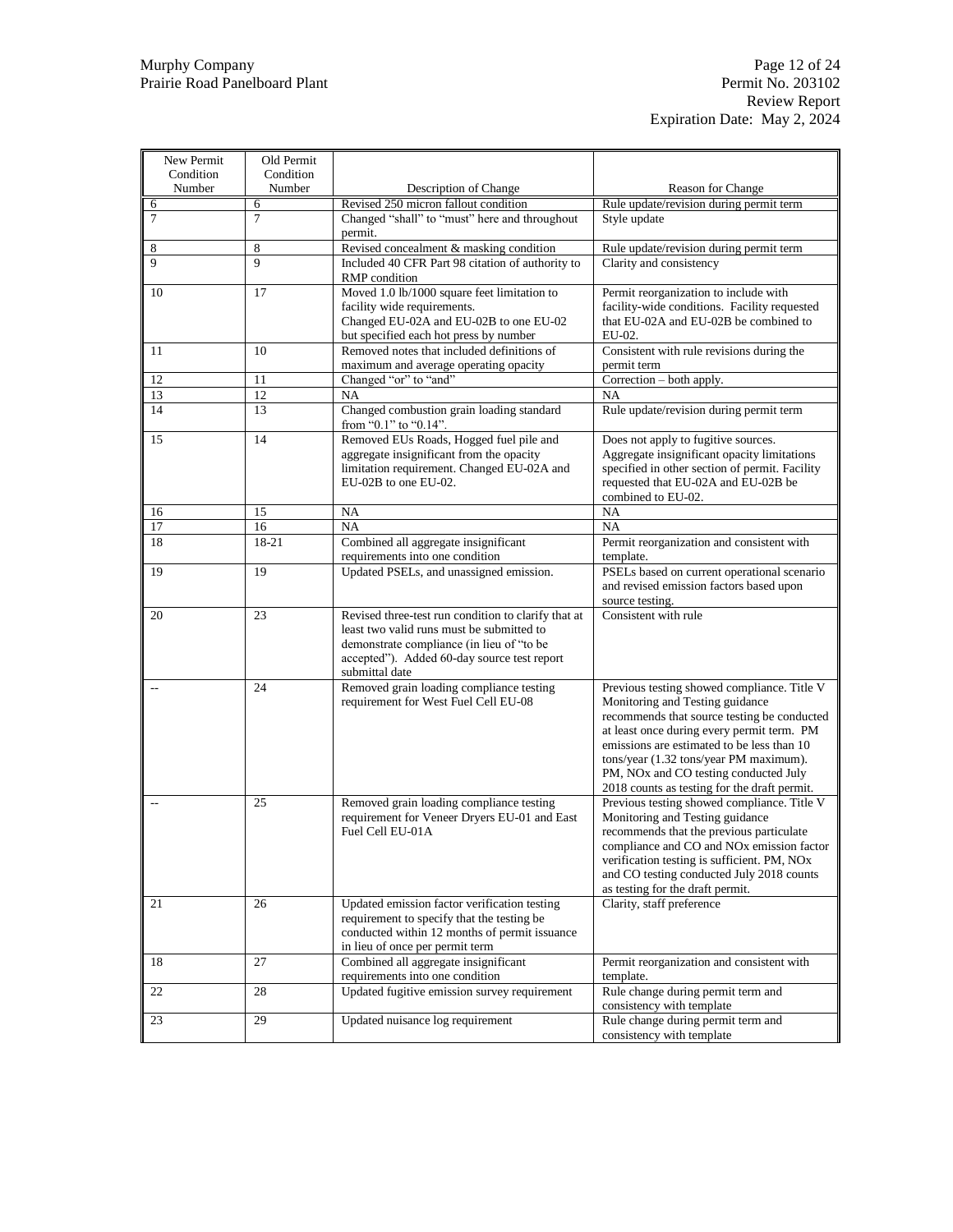| New Permit<br>Condition     | Old Permit<br>Condition  |                                                                                                                                                                                                                                                          |                                                                                                                                                                                                                                                                                                                                                                                                                                                                                                                                                                                                                                                                                                                                  |
|-----------------------------|--------------------------|----------------------------------------------------------------------------------------------------------------------------------------------------------------------------------------------------------------------------------------------------------|----------------------------------------------------------------------------------------------------------------------------------------------------------------------------------------------------------------------------------------------------------------------------------------------------------------------------------------------------------------------------------------------------------------------------------------------------------------------------------------------------------------------------------------------------------------------------------------------------------------------------------------------------------------------------------------------------------------------------------|
| Number                      | Number                   | Description of Change                                                                                                                                                                                                                                    | <b>Reason for Change</b>                                                                                                                                                                                                                                                                                                                                                                                                                                                                                                                                                                                                                                                                                                         |
| $24 - 31$                   | 30-37                    | Condition numbering change. Changed EU-02A<br>and EU-02B to one EU-02.                                                                                                                                                                                   | Condition numbering changed. Facility<br>requested that EU-02A and EU-02B be<br>combined to EU-02.                                                                                                                                                                                                                                                                                                                                                                                                                                                                                                                                                                                                                               |
| 32                          | 38                       | Clarify that compliance with PSELs excludes<br>GHGs from the use of emission factors, etc.;<br>reorganized tabled of recordkeeping parameters.<br>Changed EU-02A and EU-02B to one EU-02.                                                                | Consistent with template - GHG PSEL<br>compliance is determined by way of annual<br>reporting required by DEQ's division 215;<br>clarity and permit reorganization. Facility<br>requested that EU-02A and EU-02B be<br>combined to EU-02.                                                                                                                                                                                                                                                                                                                                                                                                                                                                                        |
| 33                          | Table 8.<br>Table 9      | Included the table in a permit condition; updated<br>emission factors and emission factor verification<br>testing requirements; removed GHG emission<br>factor table. Added one (1) ton per year for each<br>aggregate insignificant emission pollutant. | Clarity, consistency and permit<br>reorganization; emission factors were revised<br>based upon better information including<br>source testing. Emission factor verification<br>testing revised based upon existing emission<br>levels and previous permit term testing -<br>consistent with DEQ Title V Monitoring and<br>Testing guidance; GHG PSEL compliance is<br>determined by way of annual reporting<br>required by DEQ's division 215. Retaining<br>requirement to verify VOC emission factors<br>since the July 2018 testing did not<br>concurrently measure VOC as propane and<br>Methanol and Formaldehyde. Adding one<br>(1) ton per year to table will now require<br>source to report that as emissions, annually. |
| 34-35                       | 39-40                    | Renumbered                                                                                                                                                                                                                                               | Permit reorganization                                                                                                                                                                                                                                                                                                                                                                                                                                                                                                                                                                                                                                                                                                            |
| 36                          | 41                       | Updated HAP emission factors; removed HAP<br>testing. Changed EU-02A and EU-02B to one<br>EU-02.                                                                                                                                                         | Emission factors for HAPs were updated to<br>reflect representative test results obtained<br>during the previous permit term; HAP testing<br>conducted in previous permit term satisfies<br>emission factor verification requirements -<br>will reevaluate next permit term. Facility<br>requested that EU-02A and EU-02B be<br>combined to EU-02.                                                                                                                                                                                                                                                                                                                                                                               |
| 37                          | 42                       | Updated boiler area source NESHAP                                                                                                                                                                                                                        | The one-time energy assessment was<br>completed during the permit term. Revisions<br>were also made to make requirements clearer<br>and more specific.                                                                                                                                                                                                                                                                                                                                                                                                                                                                                                                                                                           |
| 38                          | 43                       | Renumbered                                                                                                                                                                                                                                               | Permit reorganization                                                                                                                                                                                                                                                                                                                                                                                                                                                                                                                                                                                                                                                                                                            |
| 39                          | 44                       | Added units to some specific recordkeeping<br>parameters                                                                                                                                                                                                 | Clarity and consistency                                                                                                                                                                                                                                                                                                                                                                                                                                                                                                                                                                                                                                                                                                          |
| 40                          | 45                       | Updated recordkeeping condition                                                                                                                                                                                                                          | Rule updates during permit term, and<br>consistency and clarity.                                                                                                                                                                                                                                                                                                                                                                                                                                                                                                                                                                                                                                                                 |
| 41                          | 46                       | Added specific Title 36 citation reference                                                                                                                                                                                                               | Clarity and accuracy                                                                                                                                                                                                                                                                                                                                                                                                                                                                                                                                                                                                                                                                                                             |
| 42                          | 47                       | Renumbered                                                                                                                                                                                                                                               | Permit reorganization                                                                                                                                                                                                                                                                                                                                                                                                                                                                                                                                                                                                                                                                                                            |
| 43                          | $\overline{\phantom{a}}$ | Added responsible official signature requirement                                                                                                                                                                                                         | Applicable requirement                                                                                                                                                                                                                                                                                                                                                                                                                                                                                                                                                                                                                                                                                                           |
| 44                          | $\overline{\phantom{a}}$ | Added requirement commencement provision                                                                                                                                                                                                                 | Applicable requirement                                                                                                                                                                                                                                                                                                                                                                                                                                                                                                                                                                                                                                                                                                           |
| 45                          | $\overline{\phantom{a}}$ | Added GHG reporting requirement                                                                                                                                                                                                                          | Applicable requirement                                                                                                                                                                                                                                                                                                                                                                                                                                                                                                                                                                                                                                                                                                           |
| 46, 47                      | 48, 49                   | Renumbered                                                                                                                                                                                                                                               | Permit reorganization                                                                                                                                                                                                                                                                                                                                                                                                                                                                                                                                                                                                                                                                                                            |
| 48                          | 50                       | Included specific annual report elements to<br>include PSEL compliance demonstration, GHG<br>reporting, and biennial boiler NESAHP tune-up<br>reports                                                                                                    | Applicable requirements and clarity $\&$<br>consistency                                                                                                                                                                                                                                                                                                                                                                                                                                                                                                                                                                                                                                                                          |
| 49                          | 51                       | Renumbered                                                                                                                                                                                                                                               | Permit reorganization                                                                                                                                                                                                                                                                                                                                                                                                                                                                                                                                                                                                                                                                                                            |
| $\mathcal{L}^{\mathcal{L}}$ | 52, 53                   | Deleted annual reporting requirements                                                                                                                                                                                                                    | Redundant with new condition 49 and<br>general testing requirements                                                                                                                                                                                                                                                                                                                                                                                                                                                                                                                                                                                                                                                              |
| 50                          | $\overline{\phantom{a}}$ | Added condition allowing facility to used<br>monitoring for submitting compliance<br>certifications                                                                                                                                                      | Permit standardization                                                                                                                                                                                                                                                                                                                                                                                                                                                                                                                                                                                                                                                                                                           |
| 51                          | 54                       | Update EPA mailing address                                                                                                                                                                                                                               | Address was updated by EPA                                                                                                                                                                                                                                                                                                                                                                                                                                                                                                                                                                                                                                                                                                       |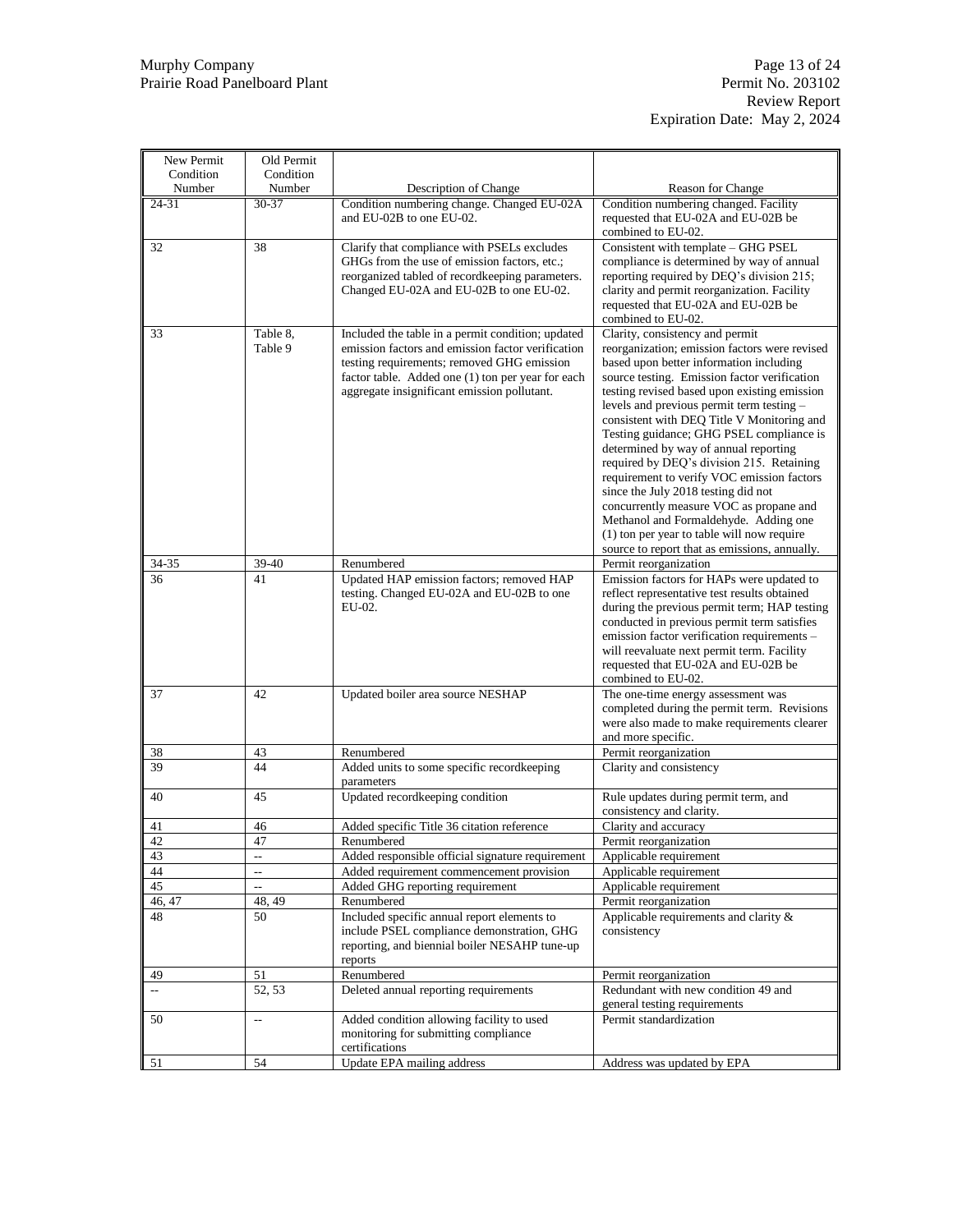| New Permit<br>Condition<br><b>Number</b> | Old Permit<br>Condition<br>Number | Description of Change                                 | Reason for Change      |
|------------------------------------------|-----------------------------------|-------------------------------------------------------|------------------------|
|                                          | $- -$                             | Added specific non-applicable requirements<br>section | Permit standardization |

## **BASELINE EMISSION RATE (BER) INFORMATION**

- 21. The following emissions summaries have been calculated based on individual emissions units. The calculation is not intended to represent emissions limits for individual emissions units.
- 22. Baseline Operating Schedule:
	- a. Plywood Lay-up: 24 hrs/day x 5 days/wk x 50 wks/yr = 6,000 hrs/yr
	- b. Veneer Dryers: 24 hrs/day x 5 days/wk x 50 wks/yr =  $6,000$  hrs/yr
- 24. The Baseline Production Rates for all pollutants except PM<sub>2.5</sub> were as follows:

| Production or Process Parameter | Period              | Rate   | Jnits              |  |
|---------------------------------|---------------------|--------|--------------------|--|
| Plywood $(3/8")$                | Annual Production   | 13,000 | $MSF - 3/8"$ basis |  |
| Veneer Dried                    | Annual Veneer Dried | 74.200 | $MSF - 3/8"$ basis |  |

25. 1978 Baseline Emissions Rates (tons/yr):

| Emissions Unit ID                             | <b>PM</b> | $PM_{10}$ | $PM_{25}$ | $\rm CO$ | NO <sub>x</sub> | SO <sub>2</sub> | <b>VOC</b> |
|-----------------------------------------------|-----------|-----------|-----------|----------|-----------------|-----------------|------------|
| Veneer Dryers                                 | 8.3       | 8.3       | NA.       | 53.8     | 19.7            | NA.             | 22.0       |
| East Fuel Cell                                | NA        | NA        | NA        | NA       | NA              | 1.0             | NA.        |
| <b>Hot Presses</b>                            | 1.8       | 1.8       | NA.       | NA.      | NA.             | NA.             | 2.6        |
| Resin Usage                                   | NA        | NA        | NA        | NA       | <b>NA</b>       | NA.             | 48.8       |
| Finishing Line                                | NA.       | NA        | NA        | NA.      | NA              | NA.             | 680        |
| North Carter Day Baghouse                     | 8.1       | 8.1       | NA        | NA.      | NA.             | NA.             | NA.        |
| #2 Clark Baghouse                             | 7.1       | 7.1       | NA.       | NA.      | NA.             | NA.             | NA.        |
| East Fuel Cell Baghouse                       | 2.1       | 2.1       | NA        | NA       | <b>NA</b>       | NA.             | NA         |
| Unpaved Road (Employees')                     | 5.2       | 1.9       | NA        | NA       | <b>NA</b>       | NA              | NA         |
| Unpaved Road (Shipping)                       | 2.7       | 1.0       | NA        | NA       | NA.             | NA.             | NA.        |
| West Fuel Cell                                | 17.4      | 17.4      | NA        | 26.6     | 27.2            | 0.4             | 0.6        |
| <b>Hogged Fuel Storage</b>                    | 2.5       | 1.1       | NA.       | NA.      | NA              | NA.             | NA.        |
| Natural Gas Boilers 1 and 2 (EU-<br>AGG)      | 0.3       | 0.3       | <b>NA</b> | 0.5      | 2.4             | 0.1             | 0.1        |
| Aggregate Insignificant (all other<br>EU-AGG) | 0.30      | 0.30      | NA        | 0.12     | 0.57            | $\Omega$        | 0.03       |
| <b>Total</b>                                  | 55.7      | 49.4      | NA        | 81.0     | 49.8            | 1.5             | 754.1      |

 $NA =$  Not Applicable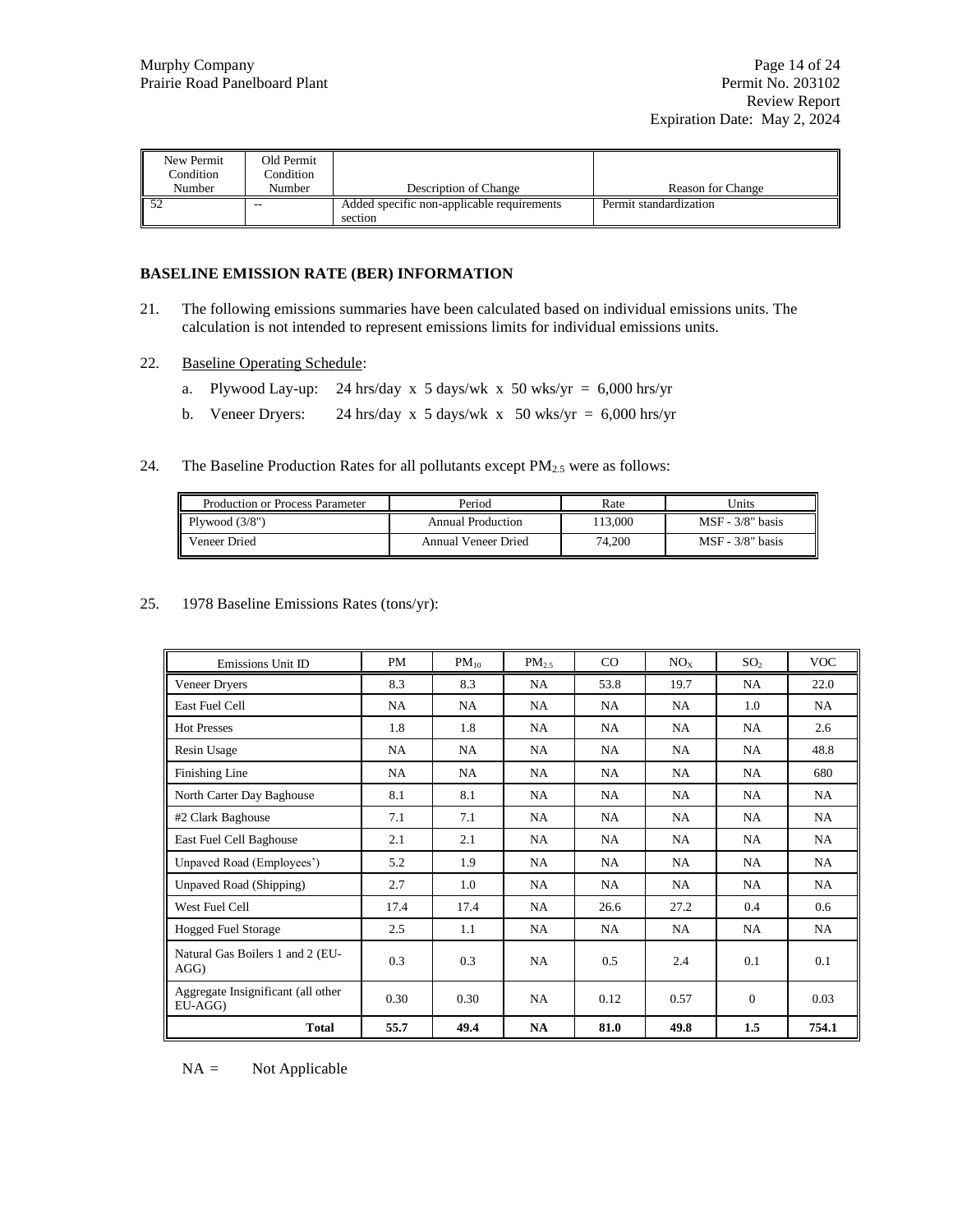| Source                     | CO <sub>2</sub> | CH <sub>4</sub> | $N_2O$ | CO <sub>2</sub> |
|----------------------------|-----------------|-----------------|--------|-----------------|
| Hogged Fuel (BDT)          | 32734           | 11              |        | 33423           |
| Natural Gas (Units)        | 656             | 0.01            | 0.001  | 657             |
| Propane (Units)            | 766             | 0.04            | 0.007  | 769             |
| <b>Biogenic Total</b>      | 32734           | 11              |        | 33353           |
| <b>Anthropogenic Total</b> | 1422            | 0.05            | 0.009  | 1426            |
| <b>Total GHG</b>           | 33857           | 11              |        | 34776           |

#### 26. Greenhouse Gas Baseline Emission Rate (tons/yr)

Greenhouse gas baseline emission rate is set based actual emissions from 2010 in accordance with the definition of "Baseline Period" in LRAPA Title 42.

### **PLANT SITE EMISSIONS LIMITS (PSELs) and NETTING BASIS**

- 27. The plant can be operated as much as 24 hours per day, 7 days per week, and 52 weeks per year.
- 28. The annual rates of veneer dried and plywood produced were revised based on a request by the facility during the permit renewal. Veneer drying was revised from 90,000 to 120,00 MSF (3/8" basis) and plywood production was revised from 180,000 to 160,000 MSF (3/8" basis). The production rates used for determining the current PSELs are as follows.

| <b>Production or Process Parameter</b> | Period | Rate    | Units              |
|----------------------------------------|--------|---------|--------------------|
| <b>Plywood Production</b>              | Annual | 160,000 | $MSF - 3/8"$ basis |
| Veneer Dried                           | Annual | 120,000 | $MSF - 3/8"$ basis |

29. Changes to the PSELs in this permit renewal were the result of the use of new source test data and revisions to the production rates identified above. During the previous permit term (2013, 2014 and 2018) the permittee tested several emission units including Veneer Dryers (EU-01), East Fuel Cell (EU-01A), Hot Presses (EU-02), and West Fuel Cell (EU-08).

|                 |                                                      |                       |                                               |                                      | Plant Site Emission Limit (PSEL)     |                         |
|-----------------|------------------------------------------------------|-----------------------|-----------------------------------------------|--------------------------------------|--------------------------------------|-------------------------|
| Pollutant       | <b>Baseline</b><br><b>Emission Rate</b><br>(tons/yr) | Previous<br>(tons/yr) | <b>Netting Basis</b><br>Proposed<br>(tons/yr) | Previous<br><b>PSEL</b><br>(tons/yr) | Proposed<br><b>PSEL</b><br>(tons/yr) | PSEL Increase (tons/yr) |
| PM              | 56                                                   | 40                    | 40                                            | 40                                   | 33                                   |                         |
| $PM_{10}$       | 49                                                   | 34                    | 34                                            | 34                                   | 33                                   | $\Omega$                |
| $PM_{2.5}$      | NA                                                   | 29                    | 29                                            | 29                                   | 14                                   | $\Omega$                |
| CO              | 81                                                   | 82                    | 82                                            | 175                                  | 172                                  | 5                       |
| NO <sub>x</sub> | 50                                                   | 50                    | 50                                            | 55                                   | 48                                   | $\Omega$                |
| SO <sub>2</sub> | 1.5                                                  | 1.5                   | 1.5                                           | 39                                   | 39                                   | $\Omega$                |
| <b>VOC</b>      | 754                                                  | 139                   | 139                                           | 99                                   | 50                                   | $\Omega$                |
| <b>GHG</b>      | 34849                                                | 2115                  | 34849                                         | 74000                                | 74000                                | $\Omega$                |

29.a. In accordance with LRAPA Title 12, the  $PM_{2.5}$  netting basis was established as the fraction of the current PM<sup>10</sup> netting basis at the time of the previous renewal.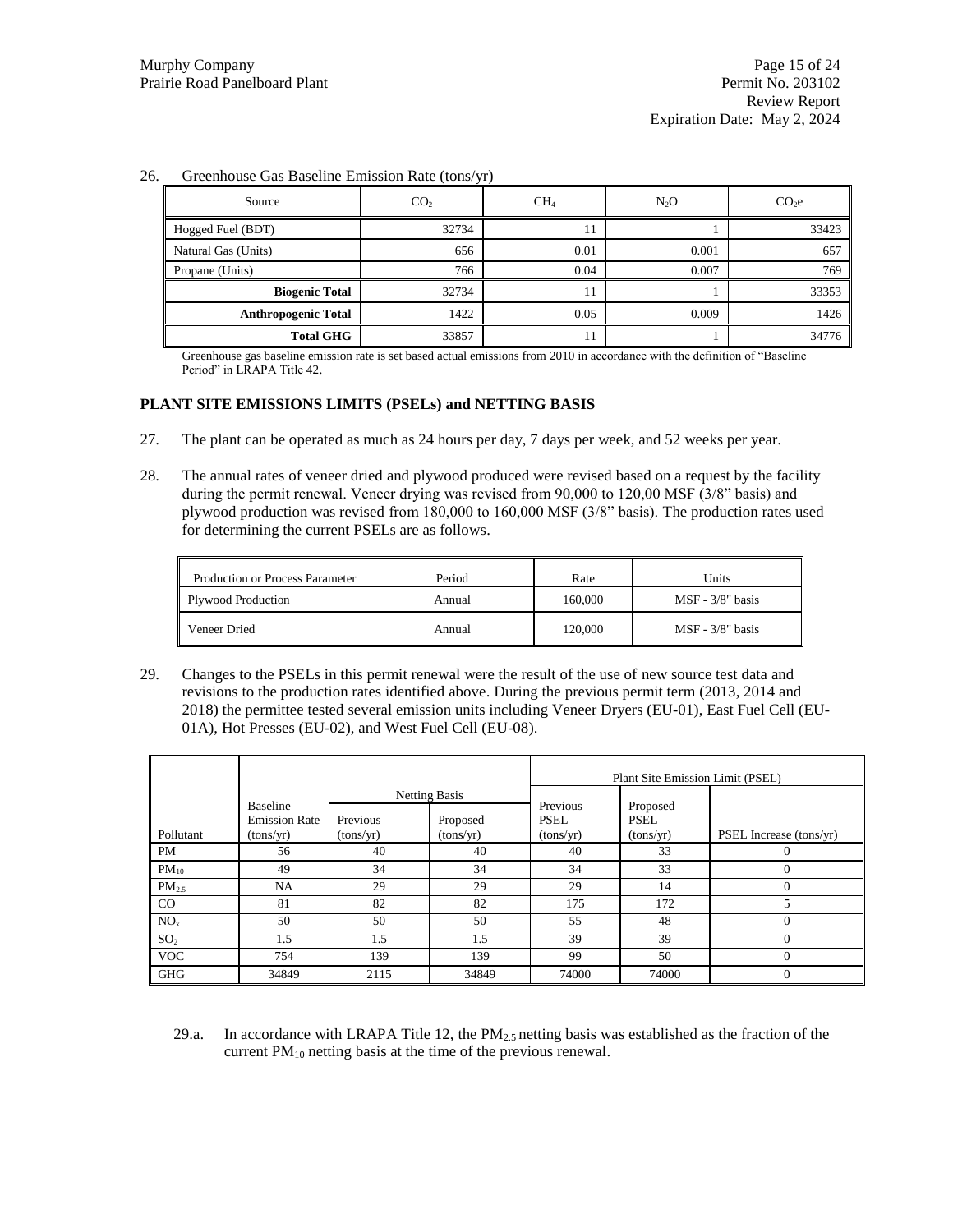- 29.b. The netting basis have not been revised in this permitting action. Detailed netting basis emission calculations are found in Detail Sheets attached to this review report.
- 29.c. A baseline emission rate is not required for PM2.5 in accordance with the definition of "baseline emission rate" in LRAPA Title 12.
- 29.d. The baseline emission rate for greenhouse gases (GHG) is based on the natural gas and steam production during the consecutive 12-month period of January 2010 through December 2010. The previous baseline emission rate did not include CO2 emissions from the combustion of biomass because EPA had deferred regulation of CO2 from biomass. The baseline emission rate now includes CO2 from biomass since the EPA deferral has ended. The GHG baseline is provided in Emission Detail Sheet Attachment.
- 29.e. The PSELs for  $PM_{2.5}$ , SO<sub>2</sub> and GHG are equal to the generic PSEL levels in accordance with LRAPA's Title 42.
- 29.f. Detailed calculations for the proposed PSEL are found in Detail Sheets attached to this review report.

| Pollutant         | Unassigned<br>Emissions (tons/yr) | <b>Emission Reduction</b><br>Credits (tons/yr) |
|-------------------|-----------------------------------|------------------------------------------------|
| PM                |                                   |                                                |
| $PM_{10}$         |                                   |                                                |
| PM <sub>2.5</sub> | 15                                |                                                |
| CO                |                                   |                                                |
| NO <sub>x</sub>   |                                   |                                                |
| SO <sub>2</sub>   |                                   |                                                |
| VOC               | 89                                |                                                |

30. In addition to the PSEL, the permit includes the following:

a. Unassigned emissions were established with the previous renewal and revised with this draft renewal. In accordance with LRAPA 42-0045, unassigned emissions were reduced to no more than the SER for each pollutant in LRAPA Title 12, Table 2. By rule (LRAPA Title 42), unassigned emissions are equal to the netting basis minus the current PTE. For this facility, the PSEL is equivalent to the PTE. The VOC unassigned emissions are reestablished with this renewal and will be reduced to no more than the SER at the next renewal or permit opening.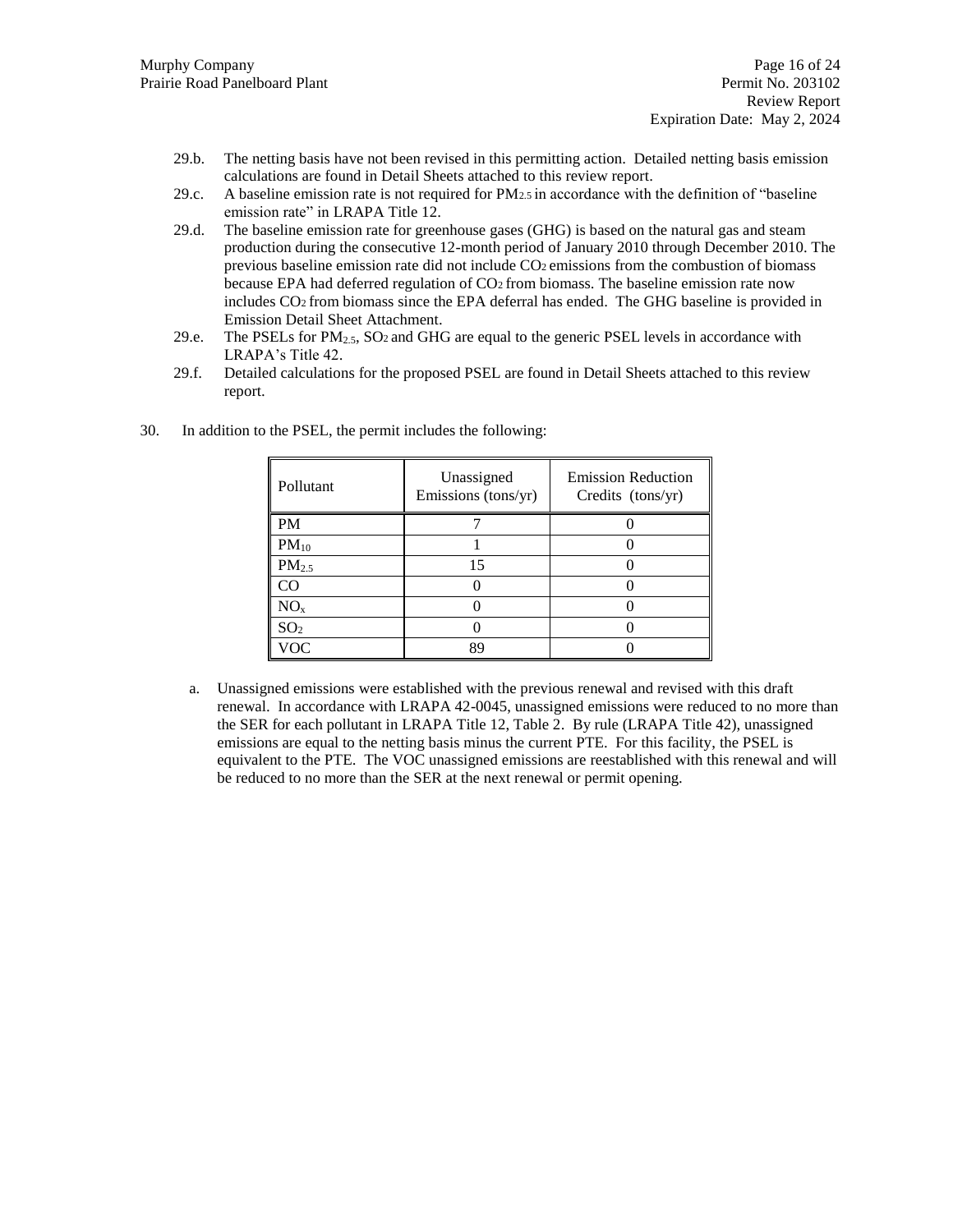#### **SIGNIFICANT EMISSION RATE (SER)**

31. The PSEL increase over the netting basis is less than the Significant Emission Rate (SER) as defined in LRAPA Title 12 for all of the pollutants and is shown below. No further air quality analysis is required for these pollutants.

| Pollutant                      | <b>Netting Basis</b><br>(tons/year) | Proposed PSEL<br>(tons/year) | Increase from<br><b>Netting Basis</b><br>(tons/year) | <b>SER</b><br>(tons/year) |
|--------------------------------|-------------------------------------|------------------------------|------------------------------------------------------|---------------------------|
| Particulate, PM                | 40                                  | 28                           | 0                                                    | 25                        |
| Particulate, PM <sub>10</sub>  | 34                                  | 28                           | 0                                                    | 15                        |
| Particulate, PM <sub>2.5</sub> | 29                                  | 25                           | 0                                                    | 10                        |
| CO                             | 82                                  | 172                          | 90                                                   | 100                       |
| NO <sub>X</sub>                | 50                                  | 39                           | 0                                                    | 40                        |
| $SO_{X}$                       | 1.5                                 | 39                           | 38                                                   | 40                        |
| <b>VOC</b>                     | 139                                 | 50                           | 0                                                    | 40                        |
| GHG (CO <sub>2</sub> e)        | 34,849                              | 74,000                       | 39,151                                               | 75,000                    |

#### **HAZARDOUS AIR POLLUTANTS (HAPs)**

32. The maximum HAP emissions estimated for the facility are included in the following table:

| Pollutant         | Tons/Year |
|-------------------|-----------|
| Formaldehyde      | 5.5       |
| Methanol          | 5.9       |
| Acetaldehyde      | 2.4       |
| Acrolein          | 0.2       |
| Phenol            | 0.02      |
| Propionaldehyde   | 0.01      |
| Other HAPs        | 2.1       |
| <b>TOTAL HAPS</b> | 17 1      |

33. The facility has been operating within their PSEL. The production rates associated with the PSEL are such that the facility does not operate over the major source thresholds for hazardous air pollutants. As part of the previous permit renewal, specific permit limitations and testing requirements were added to ensure the facility continues to operate under the major source HAP thresholds. The facility elected to accept federally enforceable limits on production to avoid the requirements of the Plywood & Composite Wood Products (PCWP) National Emission Standard for Hazardous Air Pollutants (NESHAP) prior to the applicable compliance date. The facility tested the dryers, presses, and fuel cells during the previous permit term to ensure compliance with the synthetic minor conditions. Tracking of methanol and other HAP emissions has been deemed sufficient to ensure compliance with the synthetic minor HAP limitations. As a synthetic minor source of HAPs, the facility is not subject to any major source NESHAP including the Plywood & Composite Wood Products NESHAP.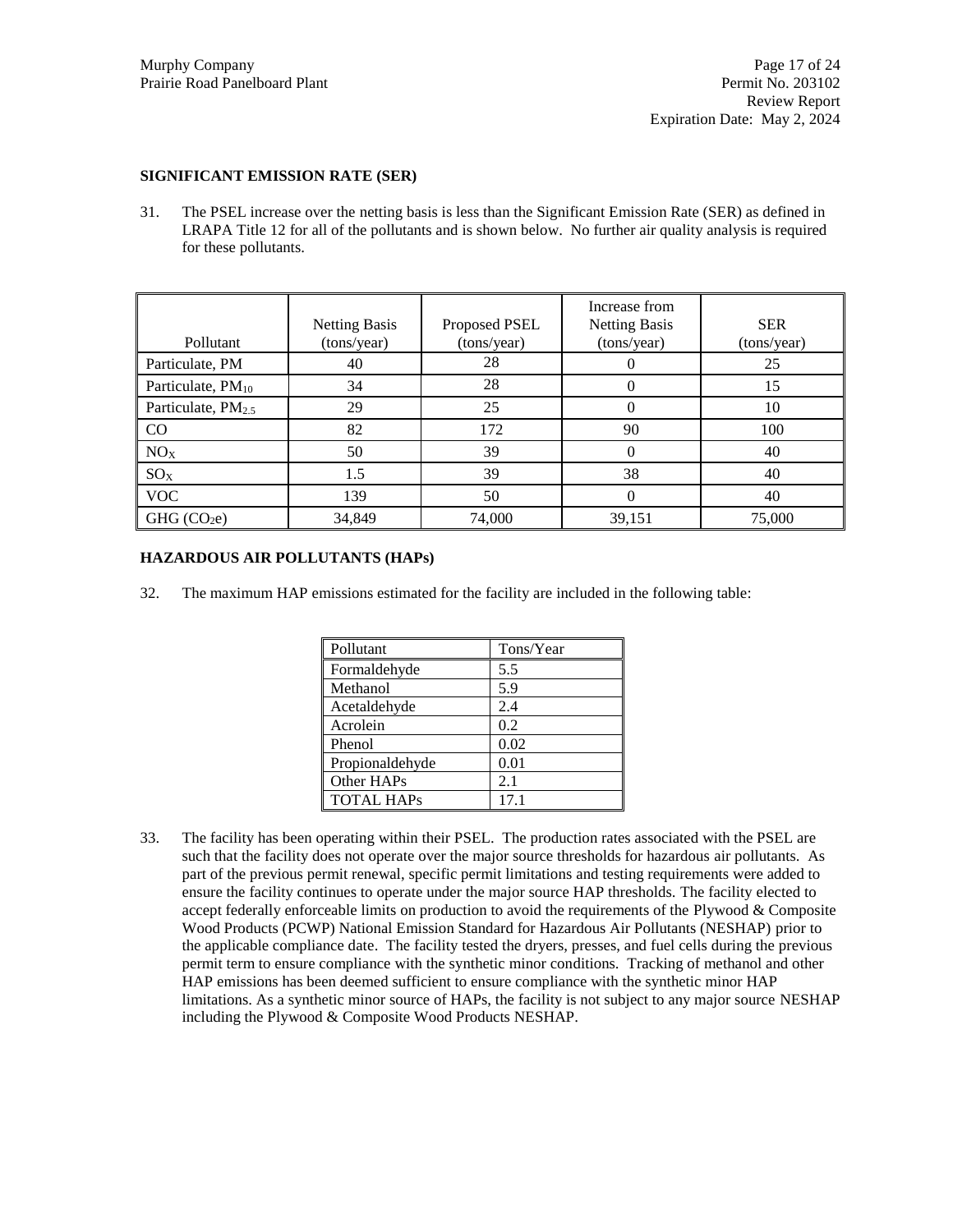- 34. The West Fuel Cell (EU-08) is subject to and will be required to comply with the area source NESHAP applicable to boilers (40 CFR Subpart JJJJJJ). EPA promulgated the boiler area source NESHAP March 21, 2011. The compliance date for the facility was March 21, 2012.
- 35. Calculation of HAP emissions can be seen in the emission detail sheet attached to this review report.

### **STRATOSPHERIC OZONE-DEPLETING SUBSTANCES**

36. The facility does not manufacture, sell, distribute, or use in the manufacturing of a product any stratospheric ozone-depleting substances and the EPA 1990 Clean Air Act as amended, Sections 601- 618, does not apply to the facility except that air conditioning units and fire extinguishers containing Class I or Class II substances must be serviced by certified repairmen to ensure that the substances are recycled or destroyed appropriately.

### **MONITORING REQUIREMENTS**

37. Section 70.6(a)(3) of the federal Title V permit rules, requires all monitoring and analysis procedures or test methods required under applicable requirements be contained in Title V permits. In addition, where the applicable requirement does not require periodic testing or monitoring, periodic monitoring must be prescribed that is sufficient to yield reliable data from the relevant time period that is representative of the facility's compliance with the permit.

However, the requirements to include in a permit testing, monitoring, recordkeeping, reporting, and compliance certification sufficient to assure compliance does not require the permit to impose the same level of rigor with respect to all emissions units and applicable requirement situations. It does not require extensive testing or monitoring to assure compliance with the applicable requirements for emissions units that do not have significant potential to violate emission limitations or other requirements under normal operating conditions. Where compliance with the underlying applicable requirement for an insignificant emission unit is not threatened by a lack of a regular program of monitoring and where periodic testing or monitoring is not otherwise required by the applicable requirement, then in this instance the status quo  $(i.e., no monitoring) will meet Section 70.6(a)(3).$  For this reason, this permit does not include any monitoring for insignificant emissions units and activities.

- 38. The Title V permit does include monitoring for all requirements that apply to significant emissions units in addition to the testing requirements in the permit. Periodic visible emissions observations are required for all particulate emissions sources. In addition, the permit includes monitoring of operating parameters for the boilers and pollution control devices. It is assumed that as long as these processes and controls are properly operated, the particulate emissions levels will be below the emissions limits specified in the permit.
- 39. **Compliance Assurance Monitoring (CAM):** The facility is subject to the provisions of 40 CFR Part 64 -- Compliance Assurance Monitoring (CAM) because of its classification as a Title V facility, and because of control equipment, emission limitations and pre-control emissions at or above Title V major source levels at one (1) or more pollutant-specific emission units. CAM applies to emissions units EU-04 and EU-05 (Wood Residuals Conveying Systems) for particulate matter. CAM doesn't apply to EU-01 and EU-08 because potential pre-control device emissions that are less than 100% of the amount required for the emission unit to be classified as a Part 70 major source. The permit includes CAM requirements for the applicable units and/or control devices. The following table evaluates CAM applicability for all emission units with control devices:

| Emission Unit | Jses a  | Pollutant | Uncontrolled | $P_{\rm{Te-}}$ | Is there an | Subject     |
|---------------|---------|-----------|--------------|----------------|-------------|-------------|
|               | Control |           | Potential    | control        | Emission    | CAM<br>to ( |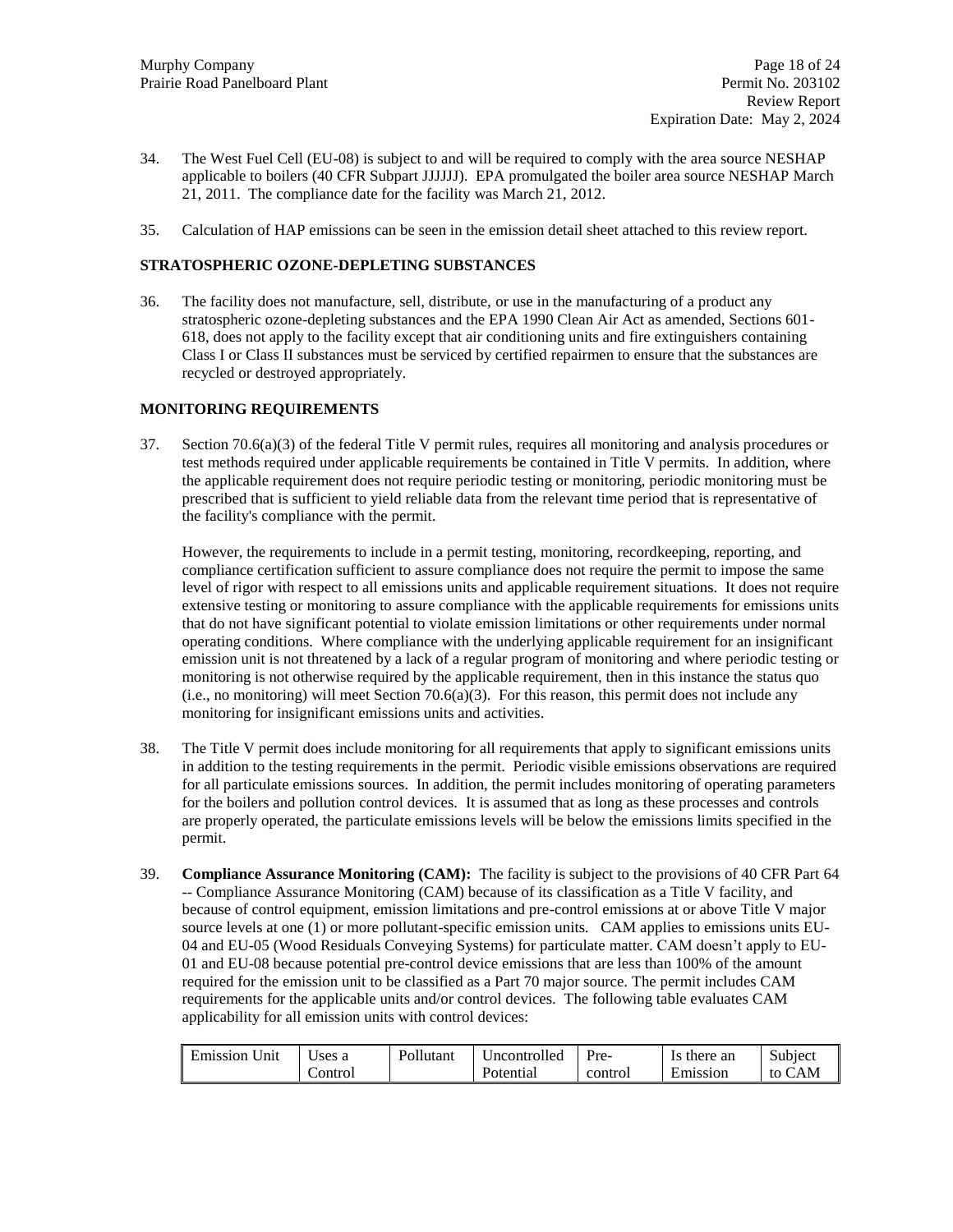|                                                         | Device for<br>a Regulated<br>Pollutant |                       | Emissions<br>Exceed<br>Major Source<br>Threshold | Emissions<br>(tons/year) | Limitation<br>or Standard<br>for this<br>Pollutant | for the<br>Pollutant |
|---------------------------------------------------------|----------------------------------------|-----------------------|--------------------------------------------------|--------------------------|----------------------------------------------------|----------------------|
| Veneer Dryers<br>EU-01 and East<br>Fuel Cell EU-<br>01A | <b>Yes</b>                             | Particulate<br>Matter | N <sub>0</sub>                                   | 52                       | <b>Yes</b>                                         | N <sub>o</sub>       |
| Wood<br>Residuals<br>Conveying A<br>$EU-04$             | Yes                                    | Particulate<br>Matter | Yes                                              | >100                     | Yes                                                | Yes                  |
| Wood<br>Residuals<br>Conveying B<br>$EU-04$             | Yes                                    | Particulate<br>Matter | Yes                                              | >100                     | Yes                                                | Yes                  |
| West Fuel Cell<br><b>EU-08</b>                          | Yes                                    | Particulate<br>Matter | N <sub>0</sub>                                   | 25                       | Yes                                                | No                   |

CAM is specified in the permit's monitoring section under Condition 27. Daily pressure drop readings and specific parametric action levels for the baghouse control device on EU-04 are CAM requirements included in the permit. 1-time-per-day monitoring frequencies are allowed by rule since the post control emissions for the affected EUs are less than the major source threshold. The CAM requirements have not been revised with this renewal.

### **RECORDKEEPING REQUIREMENTS**

40. The permit includes requirements for maintaining records of all testing, monitoring, and production information necessary for assuring compliance with the standards and calculating long-term plant site emissions.

### **REPORTING REQUIREMENTS**

41. The permit includes a requirement for submitting semi-annual and annual monitoring reports and compliance certifications. Excess emissions are required to be reported to LRAPA immediately within 1 hour as well as recorded in a log book attached to the annual report. Emissions fees reports are required annually. The annual report is also required to include annual greenhouse gas (GHG) emissions in terms of  $CO<sub>2</sub>$  equivalents ( $CO<sub>2</sub>$ eq).

#### **SOURCE TESTING AND RESULTS**

- 42. The emission detail sheets attached to this review report contain a summary of the compliance and emission factor verification testing conducted at the facility.
- 43. The permit requires the facility verify emission factors (EF) for the Veneer Dryers (EU-01) and the Presses (EU-2A & 2B) for VOC within 12 months of expiration of the permit. The EF verification testing is in accordance with the once/term testing frequency specified in Oregon's Title V Monitoring and Testing Guidance since the EU's have pollutant-specific emissions of greater than 10 tons/year.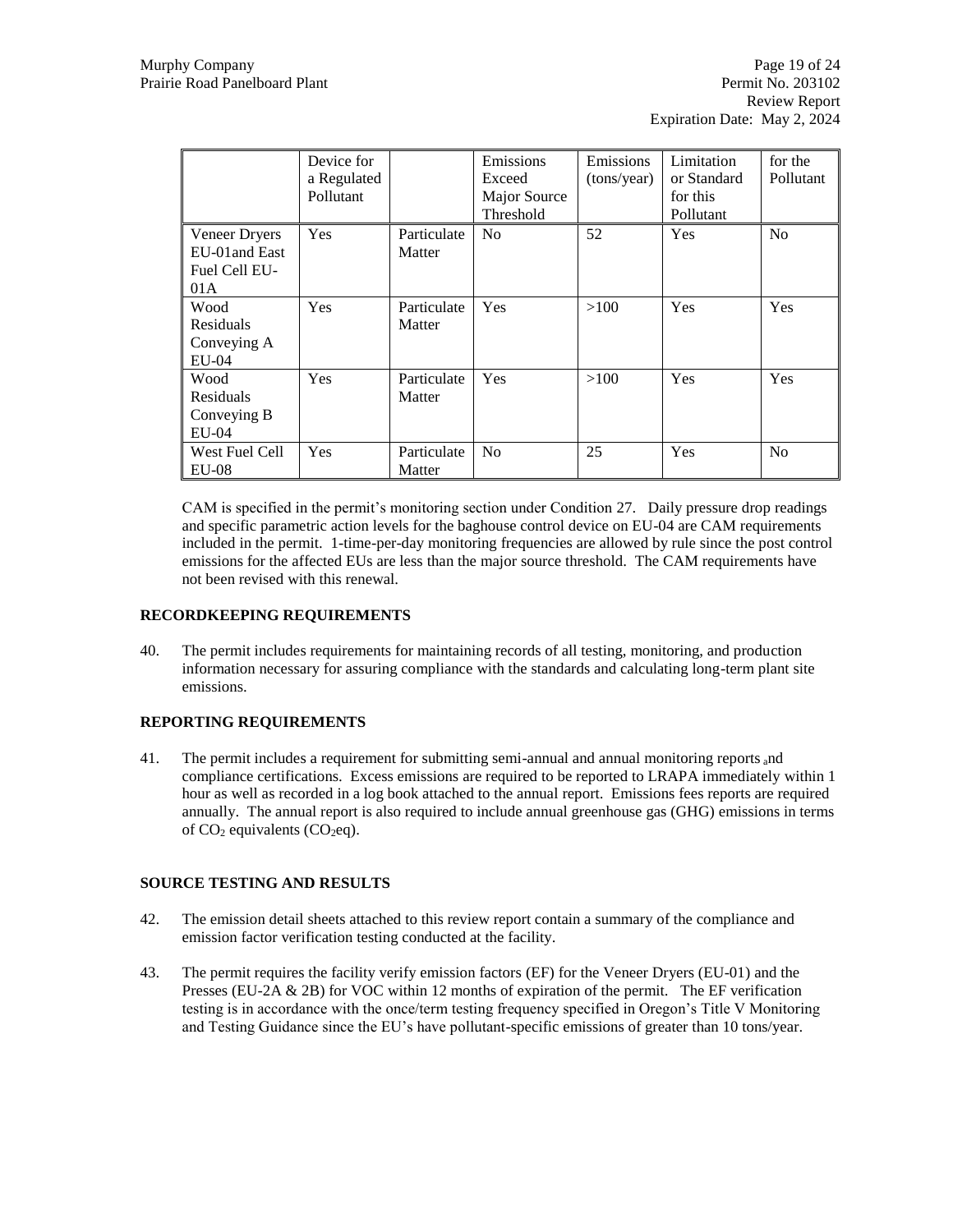- 44. Testing in July of 2018 was used to satisfy the requirements that would have been placed in this draft permit renewal. The facility voluntarily tested EU-01 and EU-01A for PM, CO and NO<sub>x</sub>. The facility also tested EU-08 for CO and NOX. The testing performed to measure VOC for both EU-01 and EU-08 was not used since concurrent measurement of formaldehyde and methanol was not performed.
- 45. The testing for HAPs is removed with this permit since the previous test results show that, based upon the facility capacity, the facility has potential HAP emissions below the major source thresholds.

#### **GENERAL BACKGROUND INFORMATION**

- 46. The proposed permit is a renewal of an existing Title V Federal Operating Permit (No. 203102) which was renewed previously on March 9, 2012. The Title V permit was originally scheduled to expire on March 9, 2017. A complete renewal application was received before the permit expired and the permit was extended administratively until the permit is renewed.
- 47. The facility is located in an attainment area for PM,  $PM_{2.5}$ , VOC, NOx, SO<sub>2</sub> and a maintenance area for  $CO$  and  $PM_{10}$ .
- 48. The facility is located within 100 kilometers of two (2) Class I air quality protection areas: Diamond Peak Wilderness and Three Sisters Wilderness area.

### **COMPLIANCE HISTORY**

- 49. The facility was issued Notice of Violation No. 02-2367 on March 15, 2002 for the emission of PM in excess of 0.1 grain per standard cubic foot, corrected to  $12\%$  CO<sub>2</sub> or 50% excess air, from emission unit EU-08. The facility installed a Dry ESP and retested to show compliance with the above referenced standard.
- 50. The facility was issued Notice of Noncompliance (NON) No. 3218 on September 17, 2010 for failing to include affirmation of compliance with the permit "General Conditions"; failing to submit Title V renewal application in a timely manner; and failing to recognize intermittent compliance in semi-annual certifications. Murphy submitted an account addressing the deficiencies. It was agreed that an acknowledgment of the deficiencies and subsequent inclusion of required report corrections was sufficient to reconcile and the Notice of Non-Compliance has been closed.

#### **ADDITIONAL REQUIREMENTS**

- 51. This facility is not currently subject to federal regulations for New Source Performance Standards (NSPSs).
- 52. This facility is not currently subject to federal regulations for New Source Review/Prevention of Significant Deterioration (NSR/PSD).

### **PUBLIC NOTICE**

48. This draft permit was on public notice from March 20, 2019 to April 23, 2019. No comments were submitted in writing during the comment period. No public hearing was requested by 10 or more individuals or one person representing a group of 10 or more individuals. After the comment period and hearing, if requested, LRAPA will review the comments and modify the permit as may be appropriate. A proposed permit will then be sent to EPA for a 45-day review period. LRAPA may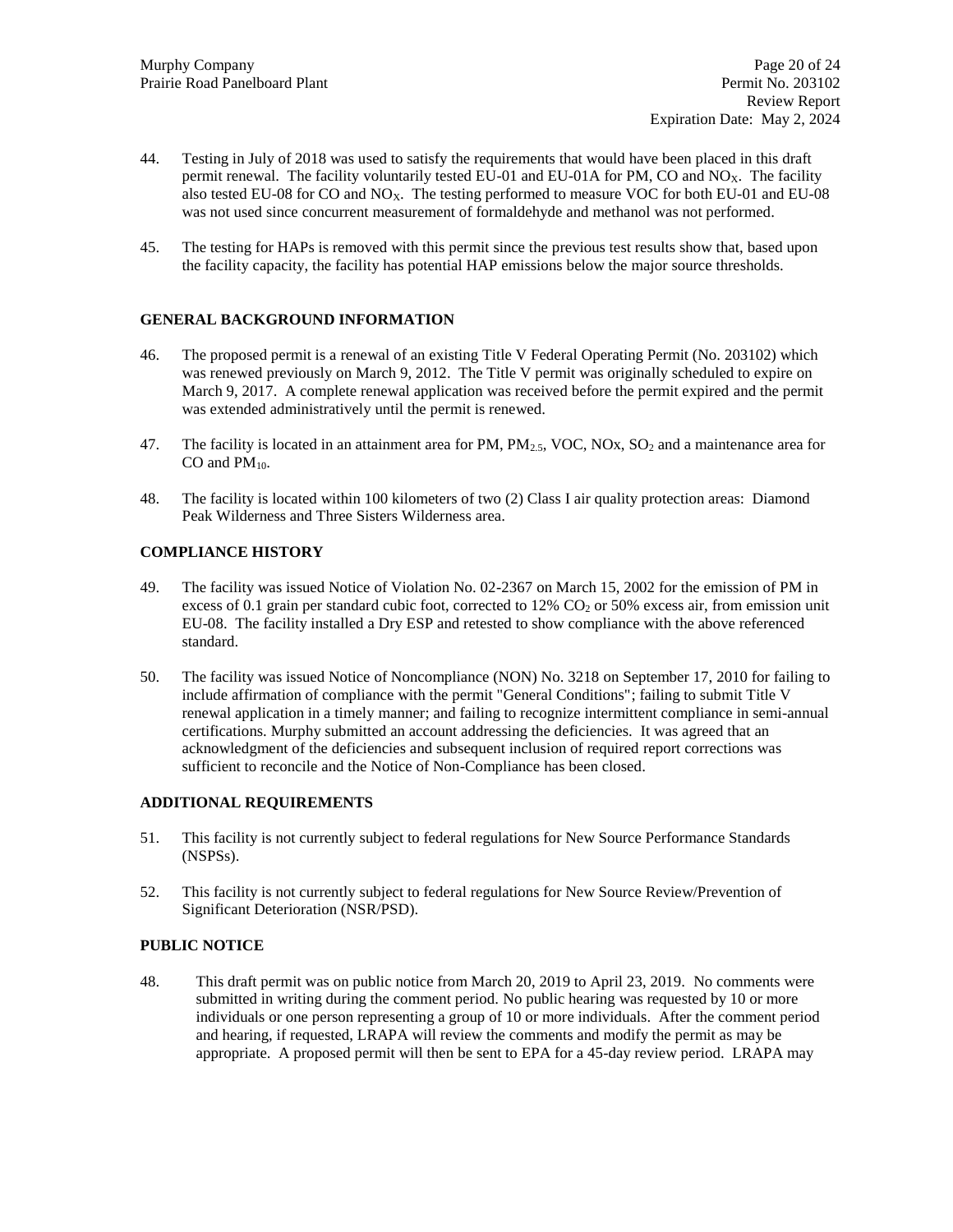requested and EPA may agree to an expedited review of 5 days if there were no substantive or adverse comments during the comment period.

If the EPA does not object in writing, any person may petition the EPA within 60 days after the expiration of EPA's 45-day review period to make such objection. Any such petition must be based only on objections to the permit that were raised with reasonable specificity during the public comment period provided for in OAR 340-2180210, unless the petitioner demonstrates that it was impracticable to raise such objections within such period, or unless the grounds for such objection arose after such period.

## **EPA REVIEW**

49. This proposed permit was sent to EPA on April 25,2019, for a 45-day review period. Because no adverse comments were received and there were no substantive changes to the permit after the public comment period, LRAPA requested and EPA agreed to expedited review. The public will have 105 days (45-day EPA review period plus 60 days) from the date the proposed permit was sent to EPA to appeal the permit with EPA

Max/cmw 05/01/19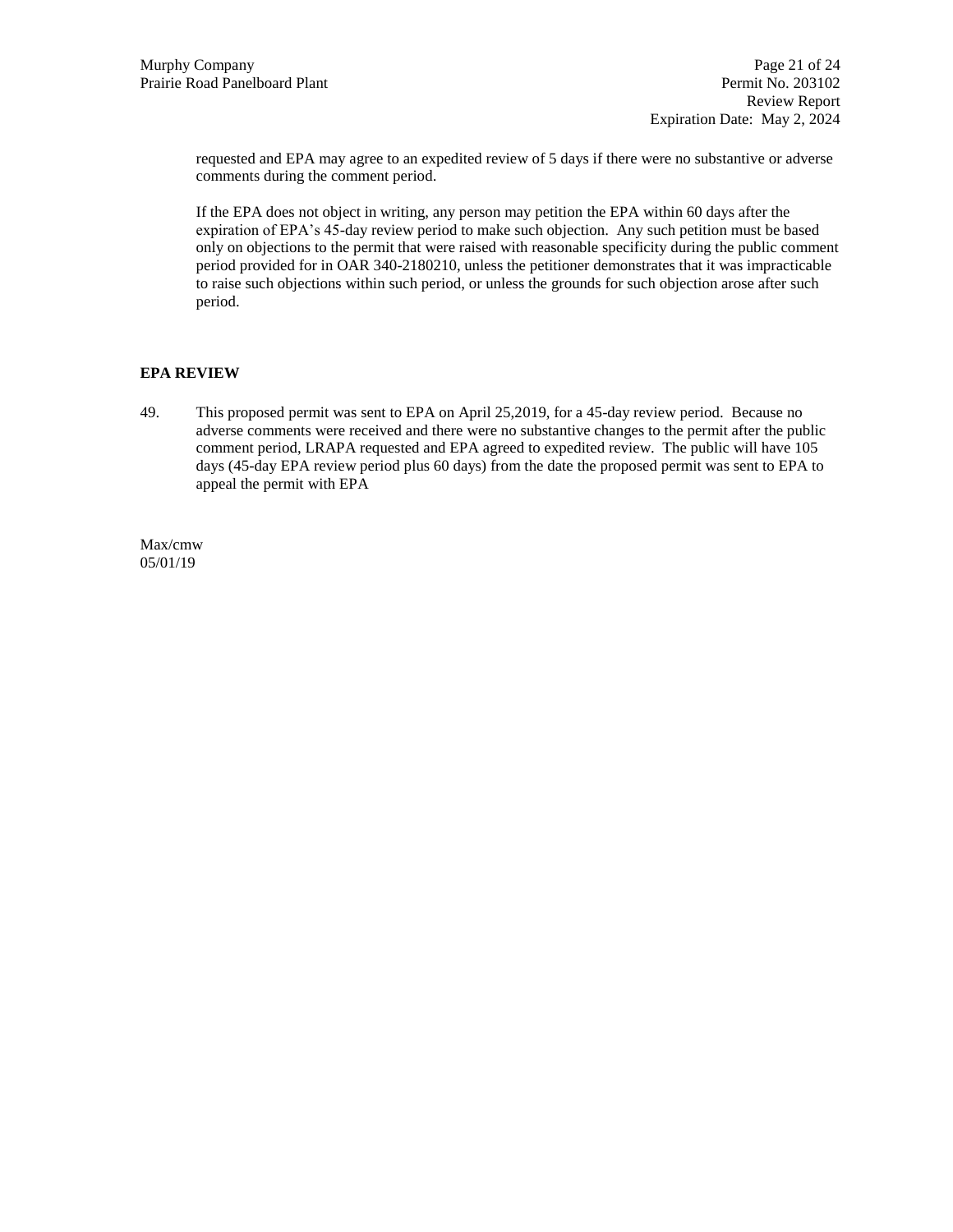# **ATTACHMENT TO REVIEW REPORT – EMISSION DETAIL SHEETS**

| <b>Emissions Detail Sheets</b>                                                       |                       |                                                      |                                     |                         |                                            |                                                                                                                   |                    |
|--------------------------------------------------------------------------------------|-----------------------|------------------------------------------------------|-------------------------------------|-------------------------|--------------------------------------------|-------------------------------------------------------------------------------------------------------------------|--------------------|
|                                                                                      |                       |                                                      |                                     |                         |                                            |                                                                                                                   | Annual<br>Emissons |
| <b>Emissions Unit</b>                                                                | Production Rate Units |                                                      | Pollutant                           | Emission Factor   Units |                                            | Reference                                                                                                         | (ton/yr)           |
| EU-01: Veneer Dryer                                                                  | 120,000               | MSF 3/8/yr                                           | Formaldehyde                        | 0.0664                  |                                            | NCASI Tech. Bull. 768 (cooling and fugitives), 2013<br>Ib/MSF 3/8" Source Test (ST-heating section)               | 3.98               |
|                                                                                      |                       |                                                      |                                     |                         |                                            | NCASI Tech. Bull. 768 (cooling and fugitives), 2013                                                               |                    |
| EU-01: Veneer Dryer                                                                  | 120,000               | MSF 3/8/yr                                           | Methanol                            | 0.0522                  |                                            | Ib/MSF 3/8" ST (heating section)<br>NCASI Tech. Bull. 768 (cooling and fugitives), 2013                           | 3.13               |
| EU-01: Veneer Dryer                                                                  | 120,000               | MSF 3/8/yr                                           | Acetaldehyde                        | 0.03103                 | <b>Ib/MSF 3/8" ST</b>                      | NCASI Tech. Bull. 768 (cooling and fugitives), 2013                                                               | 1.86               |
| EU-01: Veneer Dryer                                                                  | 120,000               | MSF 3/8/yr                                           | <b>Total HAP</b>                    | 0.17                    | <b>Ib/MSF 3/8"</b>                         | ST (heating section)                                                                                              | 9.95               |
| EU-01: Veneer Dryer                                                                  | 120,000               | MSF 3/8/yr                                           | <b>VOC</b>                          | 0.556                   |                                            | NCASI Tech. Bull. 768 (cooling and fugitives), 2014<br>Ib/MSF 3/8" and 1994 ST (heating section)                  | 33.33              |
| EU-01: Veneer Dryer and EU-01A East Fuel                                             |                       |                                                      |                                     |                         |                                            |                                                                                                                   |                    |
| Cell                                                                                 | 120,000               | MSF 3/8/yr                                           | PM/PM-                              | 0.423                   |                                            | Ib/MSF 3/8" Average 2001, 2013, 2018 and 1994 ST<br>Ave of PM Source Tests, PM <sub>25</sub> Fraction = 0.25, AQ- | 25.35              |
| EU-01: Veneer Dryer and EU-01A East Fuel<br>Cell                                     | 120,000               | MSF 3/8/yr                                           | PM <sub>2</sub>                     | 0.106                   | <b>Ib/MSF 3/8"</b>                         | EF03 Med Eff Wet Scrubber                                                                                         | 6.34               |
| EU-01: Veneer Dryer and EU-01A East Fuel                                             |                       |                                                      |                                     |                         |                                            |                                                                                                                   |                    |
| Cell<br>EU-01: Veneer Dryer and EU-01A East Fuel                                     | 120,000               | MSF 3/8/yr                                           | NO.                                 | 0.406                   |                                            | Ib/MSF 3/8" Average of 2018 and 2013 ST                                                                           | 24.36              |
| Cell                                                                                 | 120,000               | MSF 3/8/vr                                           | $_{\rm CO}$                         | 1.767                   |                                            | Ib/MSF 3/8" Average of 2018 and 2013 ST                                                                           | 106.02             |
| EU-01A: East Fuel Cell                                                               | 14,500                | <b>BDT</b>                                           | SO <sub>3</sub>                     | 0.22                    | Ib/ton of fuel Btu/Ib                      | AP-42 1.6, converted to Ib/ton using HHV of 4472                                                                  | 1.62               |
|                                                                                      |                       |                                                      | HAPs (not                           |                         |                                            |                                                                                                                   |                    |
|                                                                                      |                       |                                                      | already included                    |                         |                                            | AP-42 1.6, converted to Ib/ton using HHV of 4472                                                                  |                    |
| EU-01A: East Fuel Cell                                                               | 14,500                | <b>BDT</b>                                           | in EU-01)                           | 0.26                    |                                            | Ib/ton of fuel Btu/Ib. See also EU-1A HAPs sheet<br>40 CFR Part 98: 15.38 MMBtu/ton, 93.8 kg                      | 1.90               |
| EU-01A: East Fuel Cell                                                               | 14,500                | <b>BDT</b>                                           | GHG (CO2e)                          | 1.59                    |                                            | Ib/ton of fuel CO2/MMBtu, 0.0011 kg/US ton                                                                        | 23,019             |
| EU-02A & 02B: Presses<br>EU-02A & 02B: Presses                                       | 160000<br>160000      | MSF 3/8/yr                                           | Formaldehyde<br>Methanol            | 0.0010                  | Ib/MSF 3/8" 2013 ST<br>Ib/MSF 3/8" 2013 ST |                                                                                                                   | 0.08<br>1.76       |
| EU-02A & 02B: Presses                                                                | 160000                | MSF 3/8/yr<br>MSF 3/8/yr                             | Phenol                              | 0.022<br>0.0003         | <b>Ib/MSF 3/8"</b>                         | 2013 ST                                                                                                           | 0.02               |
| EU-02A & 02B: Presses                                                                | 160000                | MSF 3/8/yr                                           | Acetaldehyde                        | 0.0010                  | <b>Ib/MSF 3/8"</b>                         | 2013 ST                                                                                                           | 0.08               |
| EU-02A & 02B: Presses                                                                | 160000                | MSF 3/8/yr                                           | Acrolein                            | 0.00010                 | <b>Ib/MSF 3/8"</b>                         | 2013 ST                                                                                                           | 0.01               |
| EU-02A & 02B: Presses                                                                | 160000<br>160000      | MSF 3/8/vr<br>MSF 3/8/yr                             | Propionaldehyde<br><b>Total HAP</b> | 0.00010<br>0.025        | <b>Ib/MSF 3/8"</b><br><b>Ib/MSF 3/8"</b>   | 2013 ST<br>sum of 2013 ST HAPs                                                                                    | 0.01<br>1.96       |
| EU-02A & 02B: Presses                                                                | 160000                | MSF 3/8/yr                                           | VOC                                 | 0.1027                  | <b>Ib/MSF 3/8"</b>                         |                                                                                                                   | 8.22               |
| EU-02A & 02B: Presses<br>EU-02A & 02B: Presses                                       | 160000                | MSF 3/8/yr                                           | $PM/PM_1$                           | 0.011                   | <b>Ib/MSF 3/8"</b>                         | EPA Region 10 WPP1<br>2013 ST                                                                                     | 0.88               |
| EU-02A & 02B: Presses                                                                | 160000                | MSF 3/8/vr                                           | PM <sub>2</sub>                     | 0.01                    |                                            | Ib/MSF 3/8" DEQ AQ-EF08 (50%)                                                                                     | 0.44               |
| EU-03: Finishing Line                                                                |                       |                                                      | <b>VOC</b>                          |                         |                                            | VOCs determined by mass balance. Amount here based on actual emmisions for 2016                                   | 1.6                |
|                                                                                      |                       |                                                      |                                     |                         |                                            |                                                                                                                   |                    |
| EU-04: Wood Residuals Conveying System A                                             | 160000                | MSF 3/8/yr                                           | Methanol                            | 1.00E-02                |                                            | Ibs/Mft <sup>2</sup> 3/8" NCASI Tech. Bull. 768                                                                   | 0.80               |
| EU-04: Wood Residuals Conveying System A<br>EU-04: Wood Residuals Conveying System A | 160000<br>160000      | MSF 3/8/yr<br>MSF 3/8/yr                             | Formaldehyde<br>Acetaldehyde        | 2.00E-03<br>2.00E-03    |                                            | Ibs/Mft <sup>2</sup> 3/8" NCASI Tech. Bull. 768<br>Ibs/Mft <sup>2</sup> 3/8" NCASI Tech. Bull. 768                | 0.16<br>0.16       |
| EU-04: Wood Residuals Conveying System A                                             | 160000                | MSF 3/8/yr                                           | <b>VOC</b>                          | 1.40E-02                |                                            | lbs/Mft <sup>2</sup> 3/8" Sum of Methanol, Formaldehyde and Acetaldehyde                                          | 1.12               |
| EU-04: Wood Residuals Conveying System A                                             | 160000                | MSF 3/8/yr                                           | PM/PM-                              | 0.012                   | Ibs/Mft' 3/8"                              | 2001 source test (ply press production basis)                                                                     | 0.96               |
| EU-04: Wood Residuals Conveying System A                                             | 160000                | MSF 3/8/yr                                           | PM <sub>2</sub>                     | 0.012                   | $Ibs/Mft^2$ 3/8"                           | 2001 test + (PM <sub>25</sub> Fraction = $0.99$ )                                                                 | 0.95               |
| EU-05: Wood Residuals Conveying System B                                             | $3.40E + 09$          | acfm                                                 | PM/PM <sub>1</sub>                  | 0.01                    |                                            | gr/scf GP Estimate                                                                                                | 2.43               |
| EU-05: Wood Residuals Conveying System B                                             | 3.40E+09              | acfm                                                 | PM <sub>2</sub>                     | 0.01                    | gr/scf                                     | GP Estimate + (PM <sub>25</sub> Fraction = 0.99)                                                                  | 2.40               |
| EU-6: Bleaching Operations                                                           |                       | Bleaching operations no longer occur at the facility |                                     |                         |                                            |                                                                                                                   | $\mathbf 0$        |
| EU-07: Paved and Unpaved Road                                                        |                       | See attached road fugitive Calculation PM            |                                     |                         |                                            |                                                                                                                   | 0.46               |
| EU-07: Paved and Unpaved Road                                                        |                       |                                                      | $PM_{10}$                           |                         |                                            |                                                                                                                   | 0.46               |
| EU-07: Paved and Unpaved Road                                                        |                       |                                                      | PM <sub>2.5</sub>                   |                         |                                            |                                                                                                                   | 0.07               |
| EU-8: West Fuel Cell<br>EU-8: West Fuel Cell                                         | 7,500<br>7,500        | <b>BDT/yr</b><br><b>BDT/yr</b>                       | VOC<br>PM/PM <sub>1</sub>           | 1.20<br>0.39            | Ib/ton fuel 2013 ST                        | Ib/ton fuel 2013 ST VOC as propane plus HCOH and MeOH                                                             | 4.49<br>1.46       |
| EU-8: West Fuel Cell                                                                 | 7,500                 | <b>BDT/yr</b>                                        | PM <sub>2</sub>                     | 0.35                    |                                            | Ib/ton fuel DEQ AQ-EF08 (ESP)                                                                                     | 1.33               |
| EU-8: West Fuel Cell                                                                 | 7,500                 | <b>BDT/yr</b>                                        | N <sub>O</sub>                      | 6.1                     |                                            | Ib/ton fuel 2018 ST, 2013 ST, 1994 ST                                                                             | 22.86              |
| EU-8: West Fuel Cell                                                                 | 7.500                 | <b>BDT/yr</b>                                        | <sub>CO</sub>                       | 17.2                    |                                            | Ib/ton fuel 2018 ST, 2013 ST, 1994 ST                                                                             | 64.50              |
|                                                                                      |                       |                                                      |                                     |                         |                                            | AP-42 1.6, converted to Ib/ton using HHV of 4472                                                                  |                    |
| EU-8: West Fuel Cell                                                                 | 7,500                 | <b>BDT/yr</b>                                        | SO <sub>3</sub>                     | 0.22                    | Ib/ton fuel Btu/Ib                         |                                                                                                                   | 0.84               |
| EU-8: West Fuel Cell                                                                 | 7,500                 | <b>BDT/vr</b>                                        | GHG (CO2e)                          | 1.6                     |                                            | 40 CFR Part 98: 15.38 MMBtu/ton, 93.8 kg<br>Ib/ton fuel CO2/MMBtu, 0.0011 kg/US ton                               | 11,906             |
| EU-8: West Fuel Cell                                                                 | 7,500                 | <b>BDT/yr</b>                                        | Formaldehyde                        | 0.3310                  | Ib/ton fuel 2013 ST                        |                                                                                                                   | 1.24               |
| EU-8: West Fuel Cell                                                                 | 7,500                 | <b>BDT/yr</b>                                        | Methanol                            | 0.0660                  | Ib/ton fuel 2013 ST                        |                                                                                                                   | 0.25               |
| EU-8: West Fuel Cell                                                                 | 7,500                 | <b>BDT/yr</b>                                        | Acetaldehyde                        | 0.0750                  | Ib/ton fuel 2013 ST                        |                                                                                                                   | 0.28               |
| EU-8: West Fuel Cell<br>EU-8: West Fuel Cell                                         | 7,500<br>7,500        | <b>BDT/yr</b><br><b>BDT/yr</b>                       | Acrolein<br>Phenol                  | 0.0580<br>0.0000        | Ib/ton fuel 2013 ST<br>Ib/ton fuel 2013 ST |                                                                                                                   | 0.22<br>0.00       |
| EU-8: West Fuel Cell                                                                 | 7,500                 | <b>BDT/yr</b>                                        | Propionaldehyde                     | 0.0000                  | Ib/ton fuel 2013 ST                        |                                                                                                                   | 0.00               |
| EU-8: West Fuel Cell                                                                 | 7,500                 | <b>BDT/yr</b>                                        | <b>Benzene</b>                      | 0.0280                  | Ib/ton fuel 2013 ST                        |                                                                                                                   | 0.11               |
| EU-8: West Fuel Cell                                                                 | 7,500                 | <b>BDT/yr</b>                                        | <b>HCI</b>                          | 0.0050                  | Ib/ton fuel 2013 ST                        |                                                                                                                   | 0.02               |
| EU-8: West Fuel Cell                                                                 | 7,500                 | <b>BDT/yr</b>                                        | Manganese                           | 0.0004                  | Ib/ton fuel 2013 ST                        | AP-42 1.6, converted to Ib/ton using HHV of 4472                                                                  | 0.001              |
| EU-8: West Fuel Cell                                                                 | 7,500                 | <b>BDT/yr</b>                                        | Other HAP                           | 0.0238                  | Ib/ton fuel Btu/Ib                         |                                                                                                                   | 0.09               |
| EU-8: West Fuel Cell                                                                 | 7,500                 | <b>BDT/yr</b>                                        | <b>Total HAP</b>                    | 0.5872                  |                                            | Ib/MMBtu 2013 ST and AP-42 1.6                                                                                    | 2.20               |
| EU-9: Hogged Fuel Pile                                                               | $5.00E + 02$          | Tons/yr                                              | $PM/PM_1$                           |                         | 0.24 Ibs/ton                               | <b>GP Estimate</b>                                                                                                | 0.06               |
| EU-9: Hogged Fuel Pile                                                               | $5.00E + 02$          | Tons/yr                                              | PM <sub>2</sub>                     |                         | $0.036$ Ibs/ton                            | GP Estimate (PM <sub>2.5</sub> Fraction = $0.15$ )                                                                | 0.01               |
| EU-9: Hogged Fuel Pile                                                               | $5.00E + 02$          | Tons/yr                                              | <b>VOC</b>                          |                         | $0.33$ Ibs/ton                             | NCASI Tech Bul. 723 Pg. 14 x 1.22 (as propane)                                                                    | 0.08               |
| <b>EU-AGG</b>                                                                        |                       |                                                      | $PM/PM_{10}/PM_{23}$                |                         |                                            | See EU-AGG tab                                                                                                    | 1.0                |
| EU-AGG                                                                               |                       |                                                      | voc                                 |                         |                                            |                                                                                                                   | 1.0                |
| EU-AGG<br>EU-AGG                                                                     |                       |                                                      | <b>NOx</b>                          |                         |                                            |                                                                                                                   | 1.0<br>1.0         |
|                                                                                      |                       |                                                      | $\overline{c}$                      |                         |                                            |                                                                                                                   |                    |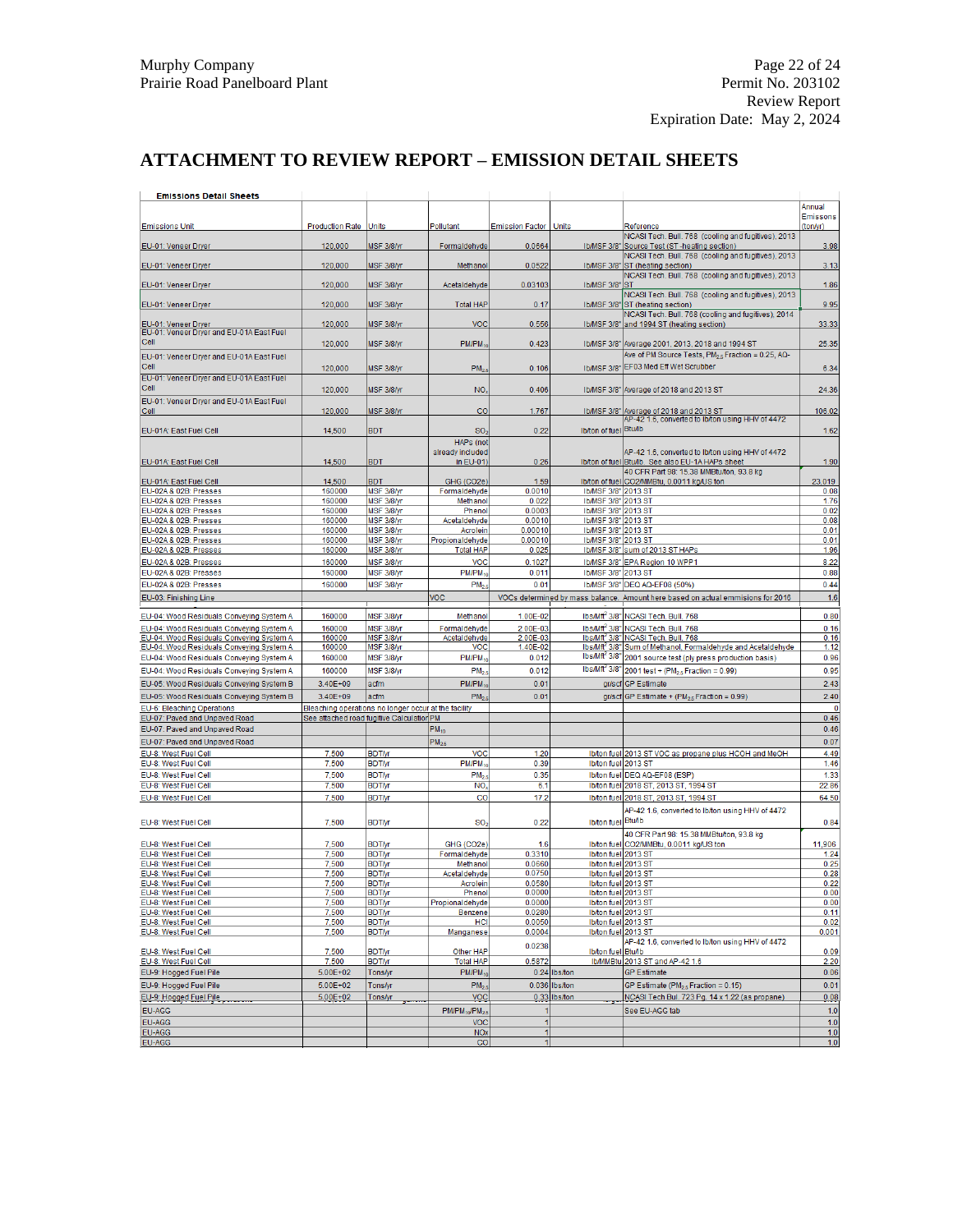| <b>Plantwide Potential Emissions based on</b> |           | Unassigned               |  |                  |                                                          |                        |               |
|-----------------------------------------------|-----------|--------------------------|--|------------------|----------------------------------------------------------|------------------------|---------------|
| capacity                                      | Tons/year | (ton/year)               |  |                  |                                                          |                        |               |
| PM                                            | 33        | 8                        |  |                  |                                                          |                        |               |
| <b>PM10</b>                                   | 33        |                          |  |                  |                                                          |                        |               |
|                                               | 13        | 15                       |  |                  |                                                          |                        |               |
| PM <sub>2.5</sub>                             |           |                          |  |                  |                                                          |                        |               |
| <b>VOC</b>                                    | 50        | 89                       |  |                  |                                                          |                        |               |
| NO <sub>x</sub>                               | 48        | $\overline{\phantom{a}}$ |  |                  |                                                          |                        |               |
| SO <sub>2</sub>                               | 2.5       | $\sim$                   |  |                  |                                                          |                        |               |
| <b>GHG</b>                                    | 34,925    |                          |  |                  |                                                          |                        |               |
| $\overline{co}$                               | 172       | $\sim$                   |  |                  | <b>Highest Single HAP and Total HAP Emission Factors</b> |                        |               |
| Formaldehyde                                  | 5.5       | $\sim$                   |  | Pollutant        | Process/Device                                           | <b>Emission Factor</b> | <b>Units</b>  |
|                                               |           |                          |  |                  | Fuel Cells (EU-01A                                       |                        |               |
| Methanol                                      | 5.9       | $\sim$                   |  |                  | and EU-08)                                               |                        | 0.066 Ib/BDT  |
|                                               |           |                          |  |                  |                                                          |                        | Ib/Msf-       |
|                                               |           |                          |  | Methanol         | Presses (EU-02A &                                        |                        | 3/8"          |
| Acetaldehyde                                  | 2.4       | $\overline{\phantom{a}}$ |  |                  | EU-02B)                                                  |                        | 0.022 plywood |
|                                               |           |                          |  |                  |                                                          |                        | Ib/Msf-       |
|                                               |           |                          |  |                  | Veneer Dryers (EU-                                       |                        | 3/8"          |
| Acrolein                                      | 0.2       | $\sim$                   |  |                  | $ 01\rangle$                                             |                        | 0.052 plywood |
|                                               |           |                          |  |                  | Fuel Cells (EU-01A                                       |                        |               |
| Phenol                                        | 0.02      |                          |  |                  | and EU-08)                                               |                        | 0.850 Ib/BDT  |
|                                               |           |                          |  |                  |                                                          |                        | Ib/Msf-       |
|                                               |           |                          |  | <b>Total HAP</b> | Presses (EU-02A &                                        |                        | 3/8"          |
| Propionaldehyde                               | 0.01      | $\sim$                   |  | EU-02B)          |                                                          | 0.025 plywood          |               |
|                                               |           |                          |  |                  |                                                          | Ib/Msf-                |               |
|                                               |           |                          |  |                  | Veneer Dryers (EU-                                       |                        | 3/8"          |
| Other HAPs                                    | 2.1       | ۰.                       |  |                  | $ 01\rangle$                                             |                        | 0.166 plywood |
| <b>Total HAPs</b>                             | 17.1      | ۰.                       |  |                  |                                                          |                        |               |

| <b>EU-01 Veneer Dryer HAPs</b>                                                                                                                     |            |                  |        |                                           |        |        |                                    |        |        |  |
|----------------------------------------------------------------------------------------------------------------------------------------------------|------------|------------------|--------|-------------------------------------------|--------|--------|------------------------------------|--------|--------|--|
| <b>PTE HAP Emission Inventory</b>                                                                                                                  |            |                  |        |                                           |        |        |                                    |        |        |  |
| <b>Drver Activity</b>                                                                                                                              | <b>VOC</b> | <b>Total HAP</b> |        | Acetaldehyde Formaldehyde Methanol Phenol |        |        | Propionaldehyd m.p-Xylene o-Xylene |        |        |  |
| Heating                                                                                                                                            | 0.486      | 0.097            | 0.026  | 0.03                                      | 0.04   |        |                                    | 0.001  |        |  |
| Cooling                                                                                                                                            | 0.0295     | 0.0241           | 0.0042 |                                           | 0.0039 | 0.0091 |                                    | 0.0043 | 0.0026 |  |
| <b>Fugitives</b>                                                                                                                                   | 0.0026     | 0.0447           |        | 0.0364                                    | 0.0083 |        |                                    |        |        |  |
| TOTAL (Ib/MSF 3/8")                                                                                                                                | 0.5181     | 0.166            | 0.0302 | 0.0664                                    | 0.052  | 0.0091 |                                    | 0.0053 | 0.0026 |  |
| Cooling, Fugitive and xylene heating section factors from EPA Region X (NCASI TB 768, updated 2015 and 2016), using highest emitting wood species. |            |                  |        |                                           |        |        |                                    |        |        |  |
| Heating section emission factors 2013 VOC as propane plus methanol and formaldehyde                                                                |            |                  |        |                                           |        |        |                                    |        |        |  |